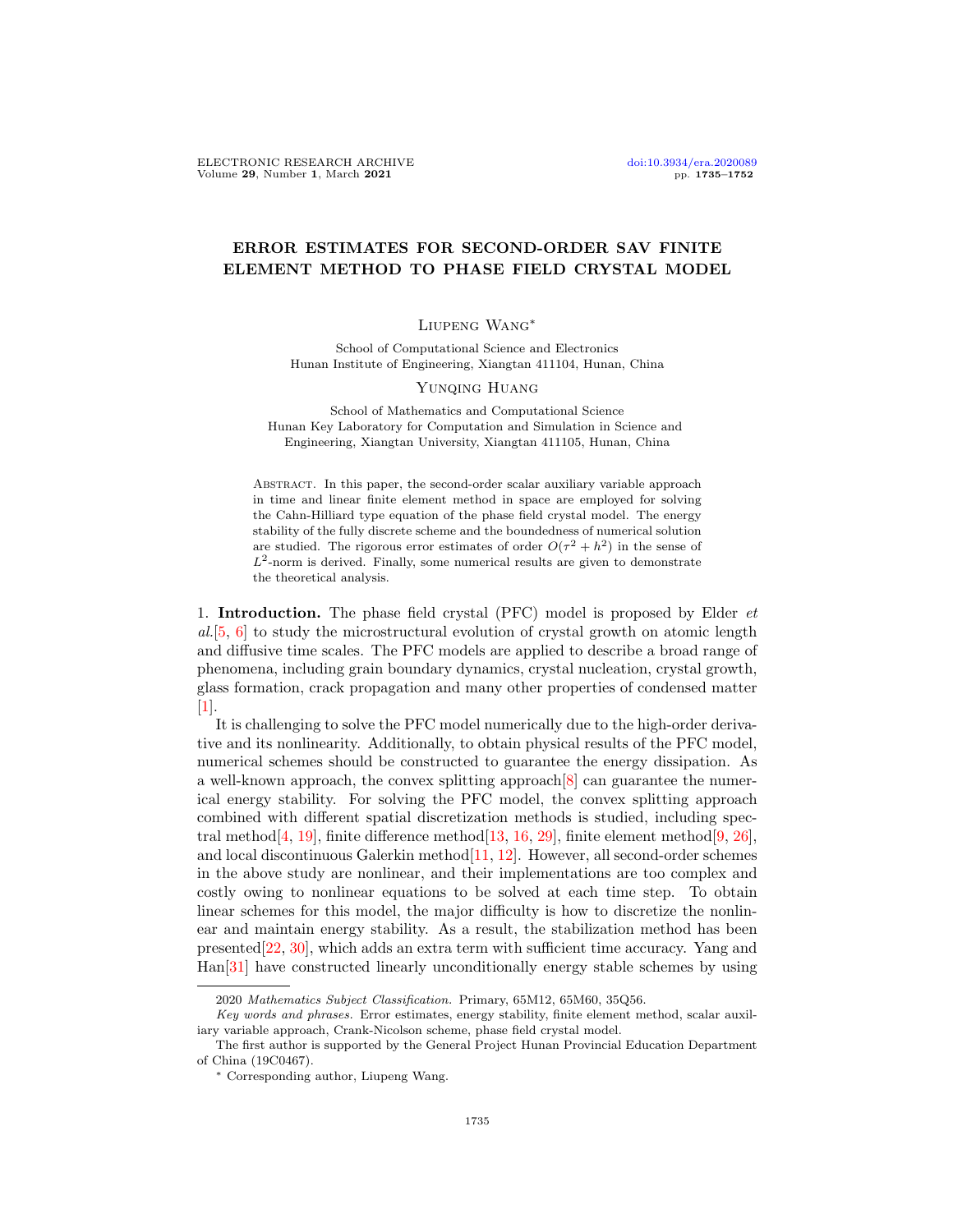the Invariant Energy Quadratization (IEQ) approach. Recently, Shen et al.[\[23\]](#page-17-12) have proposed the scalar auxiliary variable (SAV) approach, which enjoys the advantages and overcomes most of the disadvantages of the IEQ approach. By introducing a scalar auxiliary variable, the SAV approach handles the nonlinear term explicitly and maintains the energy stable. More studies about the PFC problem can be found in recent literature [\[7,](#page-17-13) [14,](#page-17-14) [15,](#page-17-15) [18,](#page-17-16) [20,](#page-17-17) [21,](#page-17-18) [27\]](#page-17-19).

There are many numerical studies of the PFC model, but few works are about convergence analysis and error estimates. Wise, Wang and Lowengrub[\[29\]](#page-17-4) have provided the error estimates for the nonlinear first-order finite difference method based on the convex splitting method. Baskaran  $et al.[2]$  $et al.[2]$  have given the convergence analysis of second-order fully discrete scheme equipped with splitting scheme and cell-centered finite differences method. Grasselli and Pierre[\[10\]](#page-17-20) have established existence, uniqueness and discrete energy estimate for the semi-discrete and fully discrete finite element scheme for the modified PFC equation. Li and Shen[\[17\]](#page-17-21) have carried out the analysis of energy stability and convergence for the SAV fourierspectral method. In [\[28\]](#page-17-22), we have used the finite element method with first-order SAV approach to solve the Allen-Cahn type equation of the PFC model, and give its energy stability and error analysis. Here, we furthermore give a second-order scheme and its detailed mathematical analysis.

The main contribution of this paper includes two parts. Firstly, we construct a fully discrete scheme for the Cahn-Hilliard type equation of the PFC model by combining linear finite element method and the SAV approach with Crank-Nicolson/Adams-Bashforth scheme. Our numerical scheme has four advantages including, (i) guaranteeing discrete energy stability; (ii) linear equations with constant coefficients is easy to implement at each time step; (iii) high flexibility via  $C<sup>0</sup>$  finite elements; (iv) second-order accuracy in time and space. Secondly, we provide rigorous mathematical analysis for the fully discrete scheme. We prove the energy stability and give further the discrete  $H^2$  bound of the numerical solution. Using the discrete Gronwall's inequality, we derive optimal error estimate of the fully discrete scheme in detail.

The rest of this paper is organized as follows. We introduce the Landau-Brazovskii free energy functional, the governing equation and the coupled system in Sec. [2.](#page-1-0) In Sec. [3,](#page-2-0) we give the time and space discretization in detail. In Sec. [4,](#page-4-0) we analyze the mathematical properties of the fully discrete scheme, such as stability, boundedness and convergence. Some numerical experiments are shown to illustrate the accuracy and effectiveness of our scheme in Sec.  $5$ . In Sec.  $6$ , some concluding remarks are given.

<span id="page-1-0"></span>2. Physical model. The free energy functional of Landau-Brazovskii (LB) model has the dimensionless form

$$
\mathcal{E}(\phi(\mathbf{r})) = \int_{\Omega} \left\{ \frac{\xi^2}{2} [(\Delta + 1)\phi(\mathbf{r})]^2 + \frac{\alpha}{2} [\phi(\mathbf{r})]^2 - \frac{\gamma}{3!} [\phi(\mathbf{r})]^3 + \frac{1}{4!} [\phi(\mathbf{r})]^4 \right\} d\mathbf{r}.
$$
 (1)

The Cahn-Hilliard type dynamical equation of LB model is

$$
\phi_t = \Delta \frac{\delta \mathcal{E}}{\delta \phi}.\tag{2}
$$

Let  $\beta > 0$ , and denote that

$$
\mathcal{N}(\phi) = \frac{\alpha - \beta}{2}\phi^2 - \frac{\gamma}{3!}\phi^3 + \frac{1}{4!}\phi^4,\tag{3}
$$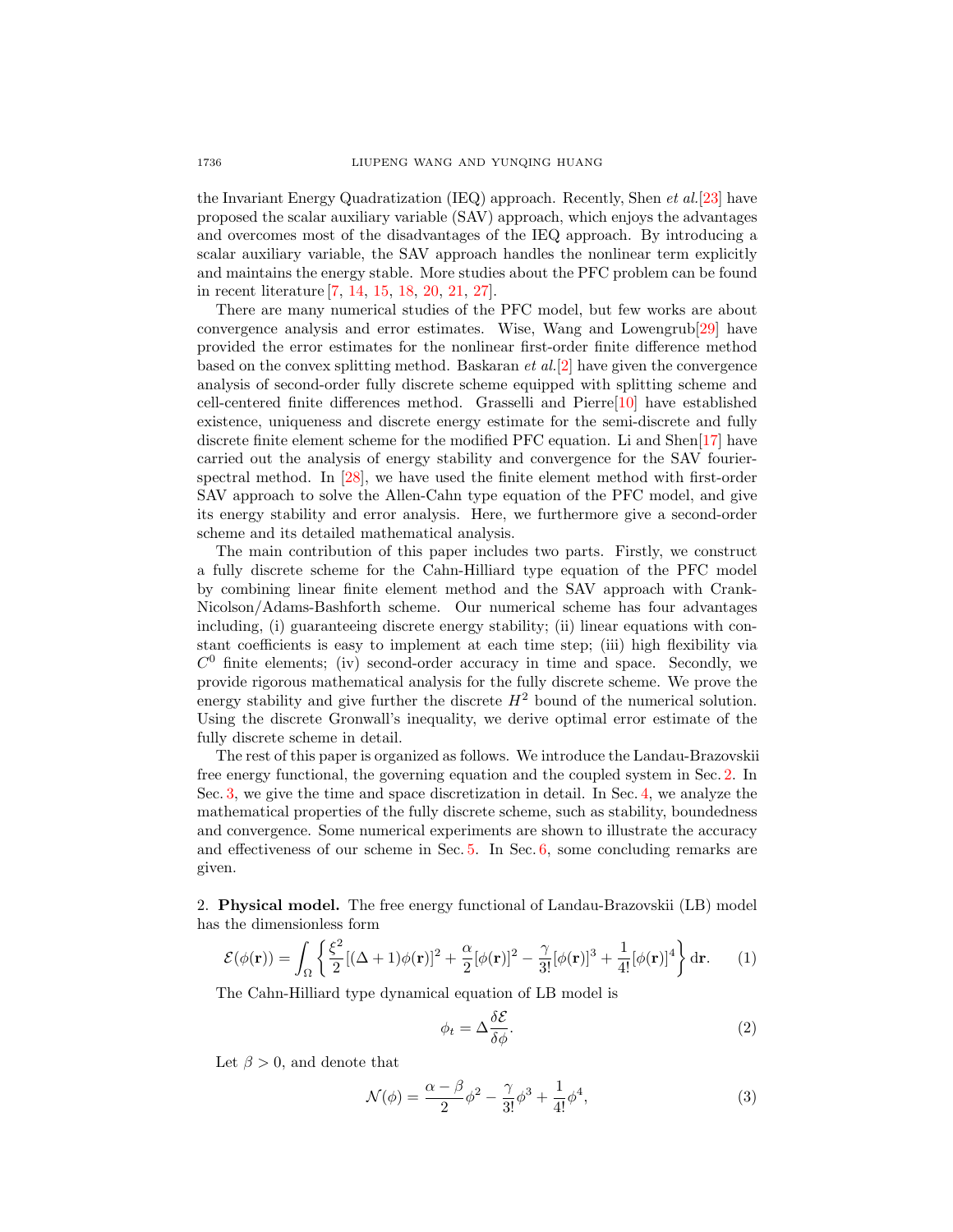then

$$
\mathcal{N}'(\phi) = (\alpha - \beta)\phi - \frac{\gamma}{2}\phi^2 + \frac{1}{3!}\phi^3, \mathcal{N}''(\phi) = (\alpha - \beta) - \gamma\phi + \frac{1}{2}\phi^2, \mathcal{N}'''(\phi) = -\gamma + \phi.
$$

Therefore, LB model becomes

$$
\mathcal{E}(\phi(\mathbf{r})) = \int_{\Omega} \left\{ \frac{\xi^2}{2} [(\Delta + 1)\phi]^2 + \frac{\beta}{2} \phi^2 + \mathcal{N}(\phi) \right\} d\mathbf{r}.
$$
 (4)

The governing equation can be derived as

<span id="page-2-1"></span>
$$
\phi_t = \Delta \psi,\tag{5a}
$$

$$
\psi = \xi^2 (\Delta + 1)^2 \phi + \beta \phi + \mathcal{N}'(\phi), \tag{5b}
$$

$$
\frac{\partial \phi}{\partial \mathbf{n}} = 0, \quad \frac{\partial (\Delta + 1)\phi}{\partial \mathbf{n}} = 0, \quad \frac{\partial \psi}{\partial \mathbf{n}} = 0 \quad on \ \partial \Omega. \tag{5c}
$$

<span id="page-2-2"></span>By introducing a new function  $\psi = (\Delta + 1)\phi$ , we can write Eq. [\(5\)](#page-2-1) as the coupled system

$$
\phi_t = \Delta \psi,\tag{6a}
$$

$$
\psi = \xi^2 (\Delta + 1)\varphi + \beta \phi + \mathcal{N}'(\phi), \tag{6b}
$$

$$
\varphi = (\Delta + 1)\phi,\tag{6c}
$$

$$
\frac{\partial \phi}{\partial \mathbf{n}} = 0, \quad \frac{\partial \varphi}{\partial \mathbf{n}} = 0, \quad \frac{\partial \psi}{\partial \mathbf{n}} = 0 \quad on \ \partial \Omega. \tag{6d}
$$

Remark 2.1. In Eq. [\(6\)](#page-2-2), we apply the splitting technique, which is only applicable to convex regions [\[3\]](#page-16-5).

Remark 2.2. The numerical scheme and analytical techniques in this paper can also be applied to the coupled system  $(6)$  with periodic boundary conditions.

<span id="page-2-0"></span>3. The fully discrete numerical scheme. Here, we shall construct the semidiscrete scheme using the SAV approach, then derive fully discrete scheme by applying linear finite element method.

3.1. Time discretization, second-order SAV scheme. Applying the SAV appaorch with Crank-Nicolson/Adams-Bashforth scheme developed by Shen et al.[\[23\]](#page-17-12), we discretize Eq.  $(6)$  in time direction.

The inner product and norm of  $L^2(\Omega) = H^0(\Omega)$  is denoted as  $(w, v) = \int_{\Omega} wv \, dr$ and  $||w|| = (w, w)$ , respectively.

Let  $\mathcal{E}_1(\phi) = (\mathcal{N}(\phi), 1),$  and  $u(\phi) = \frac{\mathcal{N}'(\phi)}{\sqrt{C(\phi)}$  $\frac{\mathcal{N}(\varphi)}{\mathcal{E}_1(\phi)+D_0}$ . We introduce the scalar auxiliary variable  $s = \sqrt{\mathcal{E}_1(\phi) + D_0}$ , where  $D_0$  is a constant which ensures  $\mathcal{E}_1(\phi) + D_0 \geq 0$ and write Eq.  $(6)$  as

$$
\phi_t = \Delta \psi,\tag{7a}
$$

$$
\psi = \xi^2 (\Delta + 1)\varphi + \beta \phi + u(\phi)s,
$$
\n(7b)

$$
\varphi = (\Delta + 1)\phi,\tag{7c}
$$

$$
s_t = \frac{1}{2} (u(\phi), \phi_t). \tag{7d}
$$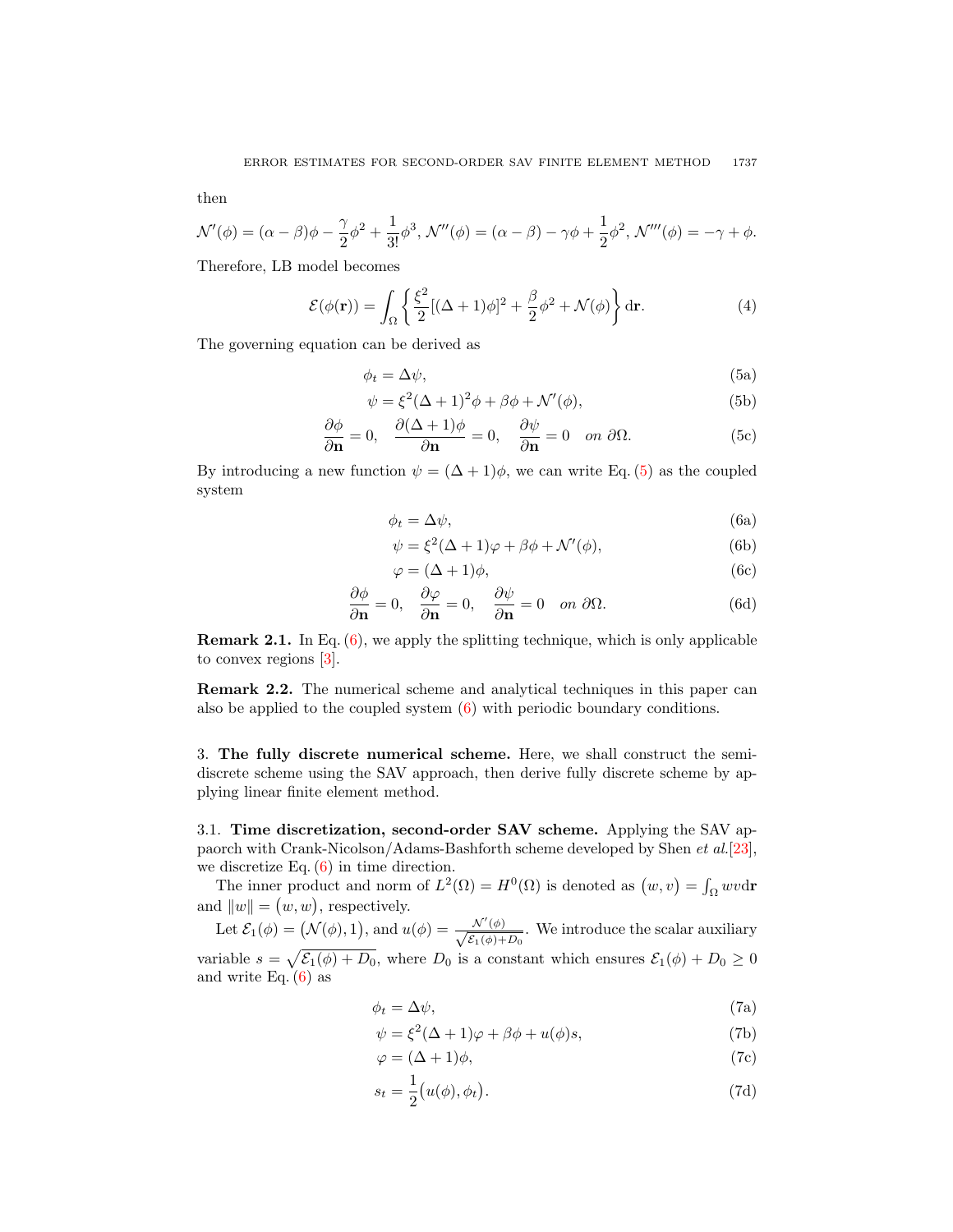Denote by  $f^n$  the approximation of  $f(\mathbf{r}, t^n)$  at time  $t^n = n\tau$ , where  $\tau$  is a fixed time step. For any sequence of functions  $\{f^n\}_{n=1}^N$ , we define

$$
D_{\tau}^{1} f^{n+1} = \frac{f^{n+1} - f^{n}}{\tau}, \quad \bar{f}^{n+1/2} = \frac{f^{n+1} + f^{n}}{2}, \quad \hat{f}^{n+1/2} = \frac{3f^{n} - f^{n-1}}{2} \tag{8a}
$$

The second-order SAV scheme of Eq. [\(9\)](#page-3-0) is constructed as follows, for  $n \geq 0$ , given  $(\hat{\phi}^{n+1/2}, \phi^n, \varphi^n, s^n)$ , find  $(\phi^{n+1}, \psi^{n+1/2}, \varphi^{n+1}, s^{n+1})$  such that

$$
D^1_\tau \phi^{n+1} = \Delta \psi^{n+1/2},\tag{9a}
$$

$$
\psi^{n+1/2} = \xi^2 (\Delta + 1) \bar{\varphi}^{n+1/2} + \beta \bar{\phi}^{n+1/2} + u(\hat{\phi}^{n+1/2}) \bar{s}^{n+1/2}, \tag{9b}
$$

<span id="page-3-0"></span>
$$
\varphi^{n+1} = (\Delta + 1)\varphi^{n+1},\tag{9c}
$$

$$
D_{\tau}^{1} s^{n+1} = \frac{1}{2} \left( u(\hat{\phi}^{n+1/2}), D_{\tau}^{1} \phi^{n+1} \right). \tag{9d}
$$

Remark 3.1. There are several semi-discrete schemes based on SAV technique in Ref.[\[23\]](#page-17-12).

3.2. Spatial discretization, linear FEM. We discretize Eq.  $(9)$  in space using the linear finite element method. Let  $V(\Omega)$  represent the trial and test function spaces

<span id="page-3-1"></span>
$$
V(\Omega) = \{ v \in H^1(\Omega), \frac{\partial v}{\partial \mathbf{n}} = 0 \quad on \ \partial \Omega \}. \tag{10}
$$

The corresponding Galerkin form of Eq. [\(9\)](#page-3-0) can be stated as follows, for  $n \geq 0$ , given  $(\hat{\phi}^{n+1/2}, \phi^n, \varphi^n, s^n)$ , find  $(\phi^{n+1}, \psi^{n+1/2}, \varphi^{n+1}, s^{n+1})$ , such that

$$
(D^1_\tau \phi^{n+1}, v) = -(\nabla \psi^{n+1/2}, \nabla v) \quad \forall v \in V,
$$
  
\n
$$
(\psi^{n+1/2}, \zeta) = \xi^2 (\bar{\varphi}^{n+1/2}, \zeta) - \xi^2 (\nabla \bar{\varphi}^{n+1/2}, \nabla \zeta)
$$
\n(11a)

$$
{}^{n+1/2}, \zeta = \xi^2(\bar{\varphi}^{n+1/2}, \zeta) - \xi^2(\nabla \bar{\varphi}^{n+1/2}, \nabla \zeta) + (\beta \bar{\phi}^{n+1/2}, \zeta) + (u(\hat{\phi}^{n+1/2})\bar{s}^{n+1/2}, \zeta) \quad \forall \zeta \in V,
$$
(11b)

$$
(\varphi^{n+1}, \chi) = (\varphi^{n+1}, \chi) - (\nabla \varphi^{n+1}, \nabla \chi) \quad \forall \chi \in V,
$$
\n(11c)

$$
D_{\tau}^{1} s^{n+1/2} = \frac{1}{2} \left( u(\hat{\phi}^{n+1/2}), D_{\tau}^{1} \phi^{n+1} \right), \tag{11d}
$$

Let  $\mathcal{T}_h = \{K\}$  be a partition of  $\Omega$ , such as a conforming triangulation in twodimensional bounded domain, and define the linear finite element space

<span id="page-3-6"></span><span id="page-3-5"></span><span id="page-3-4"></span><span id="page-3-3"></span><span id="page-3-2"></span>
$$
V_h = \{v_h \in C^0(\Omega), v_h|_K \in P_1(K), \forall K \in \mathcal{T}_h\}.
$$

Thus, we have the following fully discrete numerical scheme of Eq.  $(11)$ , for  $n \geq 0$ , given  $(\hat{\phi}_h^{n+1/2})$  $\phi_h^{n+1/2}, \phi_h^n, \varphi_h^n, s_h^n$ ), find  $(\phi_h^{n+1}, \psi_h^{n+1/2}, \varphi_h^{n+1}, s_h^{n+1})$ , such that

$$
(D_{\tau}^{1} \phi_{h}^{n+1}, v_{h}) = -(\nabla \psi_{h}^{n+1/2}, \nabla v_{h}) \quad \forall v_{h} \in V_{h},
$$
  
\n
$$
(\psi_{h}^{n+1/2}, \zeta_{h}) = \xi^{2} (\bar{\varphi}_{h}^{n+1/2}, \zeta_{h}) - \xi^{2} (\nabla \bar{\varphi}_{h}^{n+1/2}, \nabla \zeta_{h})
$$
\n(12a)

$$
h^{n+1/2}, \zeta_h) = \xi^2(\bar{\varphi}_h^{n+1/2}, \zeta_h) - \xi^2(\nabla \bar{\varphi}_h^{n+1/2}, \nabla \zeta_h) + \beta(\bar{\phi}_h^{n+1/2}, \zeta_h) + (u(\hat{\phi}_h^{n+1/2})\bar{s}_h^{n+1/2}, \zeta_h) \quad \forall \zeta_h \in V_h, \qquad (12b)
$$

$$
(\varphi_h^{n+1}, \chi_h) = (\varphi_h^{n+1}, \chi_h) - (\nabla \varphi_h^{n+1}, \nabla \chi_h) \quad \forall \chi_h \in V_h, \tag{12c}
$$

$$
D_{\tau}^{1} s_{h}^{n+1} = \frac{1}{2} \left( u(\hat{\phi}_{h}^{n+1/2}), D_{\tau}^{1} \phi_{h}^{n+1} \right), \tag{12d}
$$

where  $\hat{\phi}_h^{n+1/2}$  $h_h^{n+1/2}, \phi_h^n, \phi_h^{n+1}, \varphi_h^n, \varphi_h^{n+1}, \psi_h^{n+1/2} \in V_h.$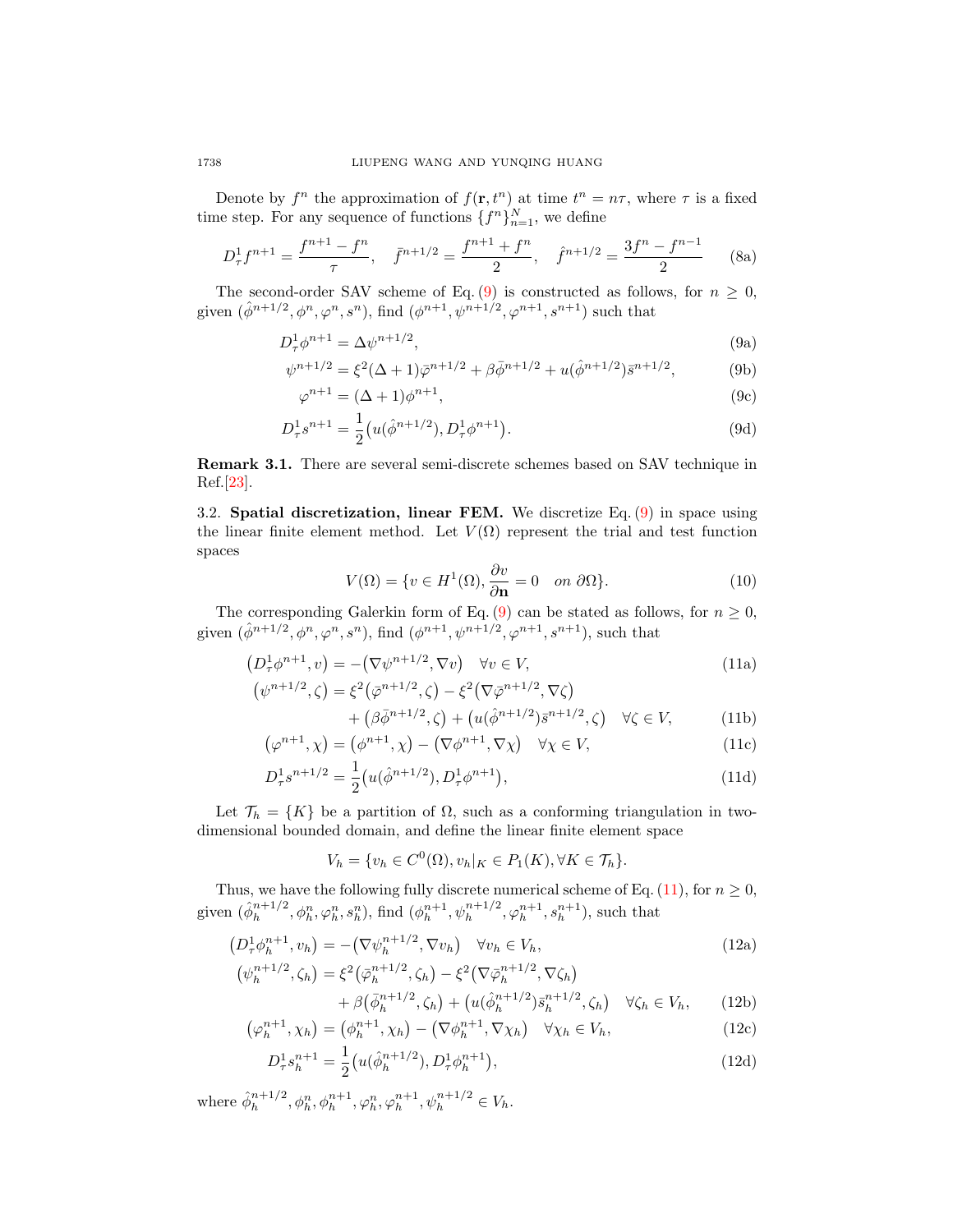**Remark 3.2.** When  $n = 0$ ,  $\hat{\phi}^{1/2}$  in Eq. [\(12\)](#page-3-2) can be calculated by the following discrete scheme,

<span id="page-4-7"></span>
$$
\left(\frac{\hat{\phi}_h^{1/2} - \phi_h^0}{\tau/2}, v_h\right) = -\left(\nabla \psi_h^{1/2}, \nabla v_h\right) \quad \forall v_h \in V_h,
$$
\n(13a)

$$
\begin{aligned} \left(\psi_h^{1/2}, \zeta_h\right) &= \xi^2 \left(\varphi_h^{1/2}, \zeta_h\right) - \xi^2 \left(\nabla \varphi_h^{1/2}, \nabla v_h\right) \\ &+ \beta \left(\hat{\phi}_h^{1/2}, \zeta_h\right) + \left(u(\phi_h^0) s_h^{1/2}, \zeta_h\right) \quad \forall \zeta_h \in V_h, \end{aligned} \tag{13b}
$$

$$
\left(\varphi_h^{1/2}, \chi_h\right) = \left(\hat{\phi}_h^{1/2}, \chi_h\right) - \left(\nabla \hat{\phi}_h^{1/2}, \nabla \chi_h\right) \quad \forall \chi_h \in V_h,\tag{13c}
$$

$$
\frac{s_h^{1/2} - s_h^0}{\tau/2} = \frac{1}{2} \left( u(\phi_h^0), \frac{\hat{\phi}_h^{1/2} - \phi_h^0}{\tau/2} \right).
$$
\n(13d)

<span id="page-4-0"></span>4. Mathematical analysis of the fully discrete scheme. In this section, we are devoted to give the detailed mathematical analysis of the fully discrete scheme [\(9\)](#page-3-0).

4.1. Stability. First of all, we shall analyze the energy stability of the scheme [\(12\)](#page-3-2).

<span id="page-4-6"></span>**Theorem 4.1.** The scheme  $(12)$  is unconditionally energy stable with the modified energy  $\tilde{\mathcal{E}}$ , where

$$
\tilde{\mathcal{E}}(\varphi,\phi,s) = \frac{\xi^2}{2} ||\varphi||^2 + \frac{\beta}{2} ||\phi||^2 + s^2 - D_0.
$$

*Proof.* We take  $v_h = \psi_h^{n+1/2}$  $\binom{n+1}{h}$  in Eq. [\(12a\)](#page-3-3) and find

<span id="page-4-2"></span>
$$
\left(D_{\tau}^{1} \phi_{h}^{n+1}, \psi_{h}^{n+1/2}\right) = -\|\nabla \psi_{h}^{n+1/2}\|^{2}.
$$
 (14)

Taking  $\zeta_h = D^1_\tau \phi_h^{n+1}$  in Eq. [\(12b\)](#page-3-4), we have

<span id="page-4-3"></span>
$$
\left(\psi_h^{n+1/2}, D_\tau^1 \phi_h^{n+1}\right) = \xi_h^2 \left(\bar{\varphi}_h^{n+1/2}, D_\tau^1 \phi_h^{n+1}\right) - \xi^2 \left(\nabla \bar{\varphi}_h^{n+1/2}, \nabla (D_\tau^1 \phi_h^{n+1})\right) + \beta \left(\bar{\phi}_h^{n+1/2}, D_\tau^1 \phi^{n+1}\right) + \left(u(\hat{\phi}_h^{n+1/2}), D_\tau^1 \phi_h^{n+1}\right) \bar{s}_h^{n+1/2}.
$$
\n(15)

According to Eq.  $(12c)$ , it is easy to obtain

<span id="page-4-1"></span>
$$
(D_{\tau}^{1} \varphi_{h}^{n+1}, \chi_{h}) = (D_{\tau}^{1} \varphi_{h}^{n+1}, \chi_{h}) - (\nabla (D_{\tau}^{1} \varphi_{h}^{n+1}), \nabla \chi_{h}). \tag{16}
$$

Setting  $\chi_h = \bar{\varphi}_h^{n+1}$  to Eq. [\(16\)](#page-4-1), we have

<span id="page-4-4"></span>
$$
(D^1_\tau \phi_h^{n+1}, \bar{\varphi}_h^{n+1}) - (\nabla (D^1_\tau \phi_h^{n+1}), \nabla \bar{\varphi}_h^{n+1})
$$
  
= 
$$
(D^1_\tau \varphi_h^{n+1}, \bar{\varphi}_h^{n+1}) = \frac{1}{2\tau} (\|\varphi_h^{n+1}\|^2 - \|\varphi_h^{n}\|^2).
$$
 (17)

Multiplying Eq. [\(12d\)](#page-3-6) with  $2\bar{s}_h^{n+1}$  leads to

<span id="page-4-5"></span>
$$
\bar{s}_h^{n+1}\big(u(\hat{\phi}_h^{n+1/2}), D_\tau^1 \phi_h^{n+1}\big) = 2\bar{s}_h^{n+1} D_\tau^1 s_h^{n+1} = \frac{1}{\tau} \{ (s_h^{n+1})^2 - (s_h^n)^2 \}.
$$
 (18)

Combining Eq.  $(14)$ , Eq.  $(15)$ , Eq.  $(17)$  and Eq.  $(18)$ , we find

$$
\tilde{\mathcal{E}}_1(\varphi_h^{n+1}, \phi_h^{n+1}, s_h^{n+1}) - \tilde{\mathcal{E}}_1(\varphi_h^n, \phi_h^n, s_h^n)
$$
\n
$$
= \frac{\xi^2}{2} ||\varphi_h^{n+1}||^2 - \frac{\xi^2}{2} ||\varphi_h^n||^2 + \frac{\beta}{2} ||\phi_h^{n+1}||^2 - \frac{\beta}{2} ||\phi_h^n||^2 + (s_h^{n+1})^2 - (s_h^n)^2 \tag{19}
$$
\n
$$
= -\tau ||\psi_h^{n+1/2}||^2 \le 0.
$$

 $\Box$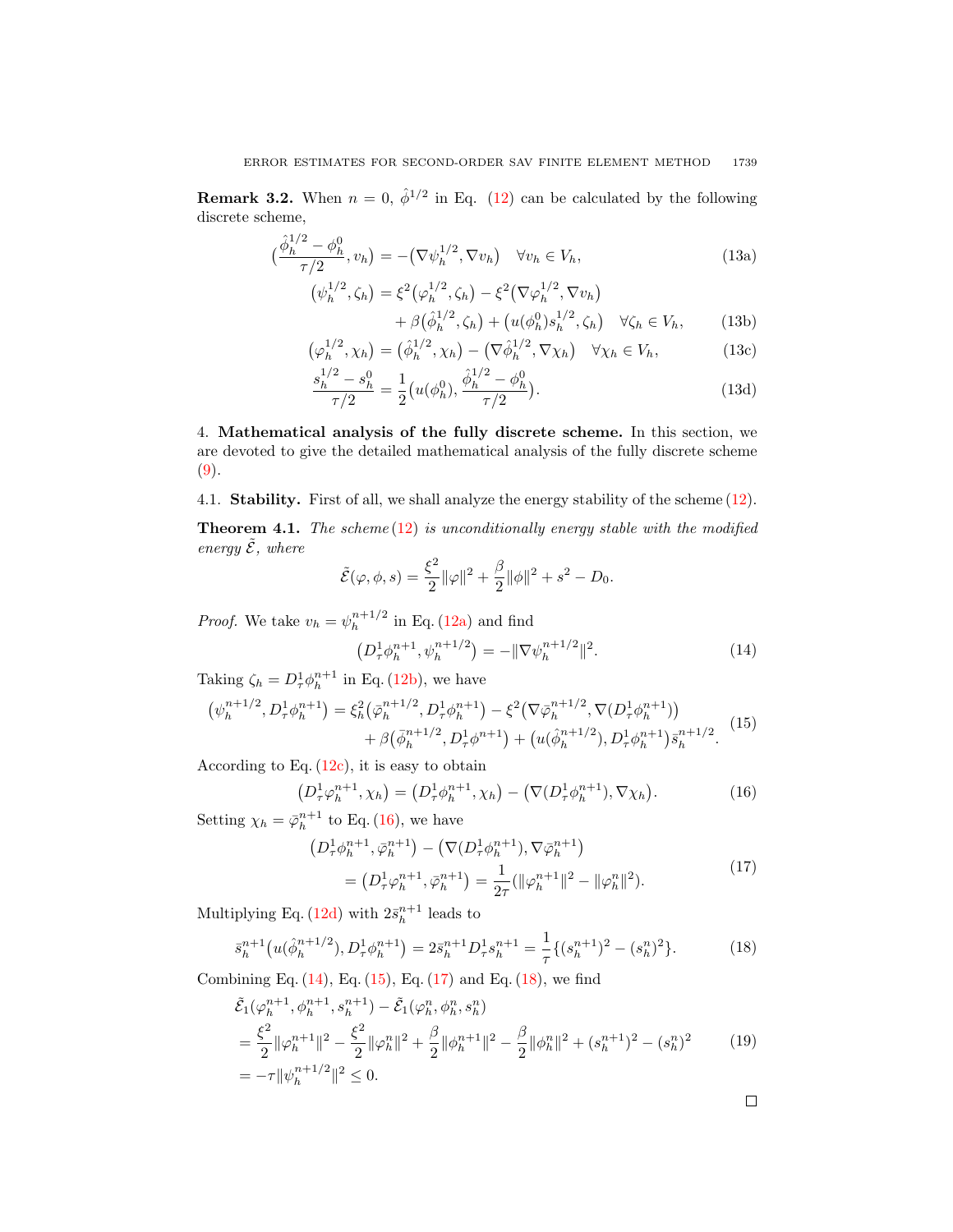4.2. Boundedness of numerical solution. Let  $L_0^2(\Omega) = \{v \in L^2(\Omega) | (v,1) = 0\}$ and  $\mathring{V} = L_0^2 \cap V$ , where  $V \subset L^2(\Omega)$ .

We define the discrete Laplace operator  $\Delta_h, V_h \to \mathring{V}_h$  such that

$$
(\Delta_h w_h, v_h) = (-\nabla w_h, \nabla v_h), \quad \forall v_h \in V_h.
$$
 (20)

and the inverse discrete Laplace operator  $(-\Delta_h)^{-1}$ ,  $\mathring{V}_h \to \mathring{V}_h$  such that

$$
(\nabla(-\Delta_h)^{-1}w_h, \nabla v_h) = (w_h, v_h), \quad \forall v_h \in V_h.
$$
\n(21)

Then the discrete  $H^2$  norm and  $H^{-1}$  norm can be defined as follows

$$
||v_h||_{H^2} = ||v_h|| + ||\nabla v_h|| + ||\Delta_h v_h||, \forall v_h \in V_h,
$$
\n(22a)

$$
||v_h||_{H^{-1}} = \sqrt{((-\Delta_h)^{-1}v_h, v_h)}, \forall v_h \in \mathring{V}_h.
$$
 (22b)

We shall establish the  $H^2$ -boundness for the numerical solution of the scheme [\(12\)](#page-3-2), which is of great significance to the derivation of error estimate.

<span id="page-5-3"></span>**Lemma 4.2.** Let  $\phi_h^n$  be solutions of the scheme [\(12\)](#page-3-2). There exists a positive constant C such that,

<span id="page-5-2"></span>
$$
\|\phi_h^n\|_{H^2} \le C. \tag{23}
$$

*Proof.* According to Theorem [4.1,](#page-4-6) there exists a positive constant  $C$  such that,

$$
\frac{\xi^2}{2} \|\varphi_h^k\|^2 + \frac{\beta}{2} \|\phi_h^k\|^2 + (s_h^k)^2 \le C, \quad \forall \, k \ge 0,\tag{24}
$$

then

<span id="page-5-0"></span>
$$
\|\phi_h^k\| \le C, \quad \|\varphi_h^k\| \le C. \tag{25}
$$

Thanks to Eq.  $(12c)$ , we have

$$
\begin{array}{rcl}\n(\nabla \phi_h^k, \nabla \phi_h^k) & = & \left(\phi_h^k, \phi_h^k\right) - \left(\varphi_h^k, \phi_h^k\right), \\
(\nabla \phi_h^k, \nabla \Delta_h \phi_h^k) & = & \left(\phi_h^k, \Delta_h \phi_h^k\right) - \left(\varphi_h^k, \Delta_h \phi_h^k\right),\n\end{array}
$$

it follows that

<span id="page-5-1"></span>
$$
\|\nabla \phi_h^k\|^2 \le \|\phi_h^k\|^2 + \|\phi_h^k\| \|\varphi_h^k\| \le C,
$$
  

$$
\|\Delta_h \phi_h^k\|^2 \le \|\phi_h^k\| \|\Delta_h \phi_h^k\| + \|\varphi_h^k\| \|\Delta_h \phi_h^k\|,
$$
  

$$
\|\Delta_h \phi_h^k\| \le \|\phi_h^k\| + \|\varphi_h^k\| \le C.
$$
 (26)

Using Eq.  $(25)$  and Eq.  $(26)$ , we can deduce Eq.  $(23)$ .  $\Box$ 

4.3. Error estimate. Here, we shall derive error estimates with further assumption of the smoothness of the exact solution.

For simplification, we define

$$
T_f^{1,n+1/2} = D_\tau^1 f(t^{n+1}) - f_t(t^{n+1/2}),
$$
  
\n
$$
\bar{T}_f^{n+1/2} = \bar{f}(t^{n+1/2}) - f(t^{n+1/2}),
$$
  
\n
$$
\tilde{T}_f^n = 2f^n - f^{n-1} - f^{n+1}.
$$
\n(27)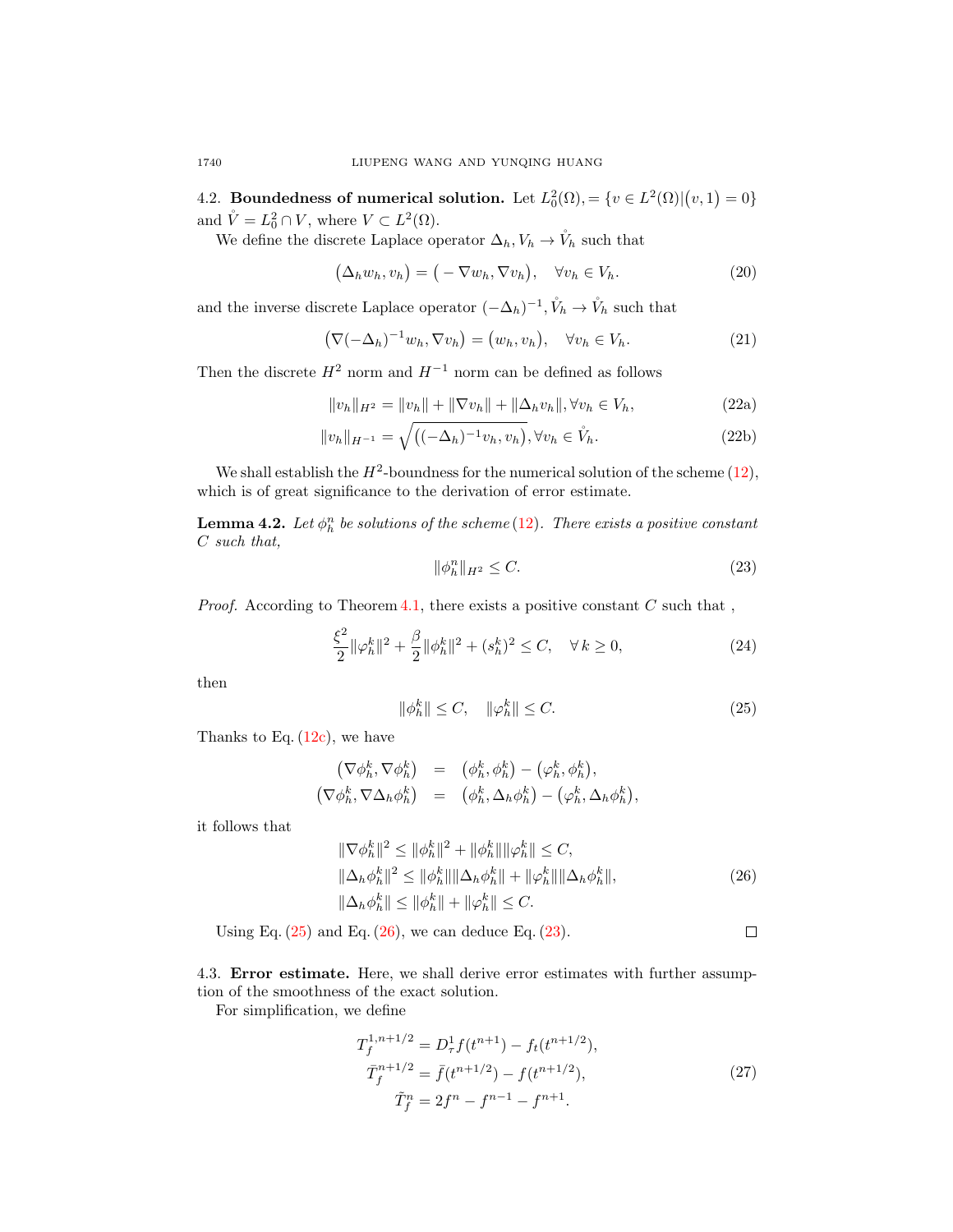<span id="page-6-2"></span>**Lemma 4.3.** For  $\nu = -1, 0, 1, 2$ , the following estimates hold,

$$
\|T_f^{1,n+1/2}\|_{H^{\nu}}^2 \le \tau^3 \int_{t^n}^{t^{n+1}} \|\phi_{ttt}(r)\|_{H^{\nu}}^2 dr,
$$
  

$$
\|T_f^{n+1/2}\|_{H^{\nu}}^2 \le \tau^3 \int_{t^n}^{t^{n+1}} \|\phi_{ttt}(r)\|_{H^{\nu}}^2 dr,
$$
  

$$
\|\tilde{T}_f^n\|_{H^{\nu}}^2 \le \tau^3 \int_{t^{n-1}}^{t^{n+1}} \|\phi_{tt}(r)\|_{H^{\nu}}^2 dr.
$$
 (28)

<span id="page-6-0"></span>**Lemma 4.4.** If w is the solution of Eq.  $(9)$  or Eq.  $(12)$ , using Lemma [4.2,](#page-5-3) we have

$$
|\mathcal{N}(w)|, |\mathcal{N}'(w)|, |\mathcal{N}''(w)| \le C. \tag{29}
$$

<span id="page-6-1"></span>**Lemma 4.5.** For s in Eq.[\(9\)](#page-3-0), and assuming that  $\|\nabla \phi\|_{L^{\infty}((0,T)\times\Omega)} \leq C$ , it follows that

$$
\int_{t^n}^{t^{n+1}} |s_{tt}(r)|^2 dr \le C \int_{t^n}^{t^{n+1}} \|\phi_t(r)\|_{H^1}^4 + \|\phi_{tt}(r)\|^2 dr,
$$
\n(30)\n
$$
\int_{t^n}^{t^{n+1}} |s_{ttt}(r)|^2 dr \le C \int_{t^n}^{t^{n+1}} (\|\phi_t(r)\|_{H^1}^4 + \|\phi_t(r)\|_{H^1}^6)
$$

$$
+ \|\phi_{tt}(r)\|^4 + \|\phi_{ttt}(r)\|_{H^{-1}}^2) dr.
$$
 (31)

Proof. Using Lemma [4.4,](#page-6-0) we obtain

$$
s_{tt} = -\frac{1}{4\sqrt{(\mathcal{E}_1(\phi) + D_0)^3}} (\int_{\Omega} \mathcal{N}'(\phi)\phi_t dr)^2 + \frac{1}{2\sqrt{\mathcal{E}_1(\phi) + D_0}} \int_{\Omega} [\mathcal{N}''(\phi)\phi_t^2 + \mathcal{N}'(\phi)\phi_{tt}] dr \leq C\{\|\mathcal{N}'(\phi)\|^2 \|\phi_t\|_{L^6}^2 + \|\mathcal{N}''(\phi)\| \|\phi_t\|_{L^6}^2 + \|\mathcal{N}'(\phi)\| \|\phi_{tt}\| \} \leq C\{\|\phi_t\|_{H^1}^2 + \|\phi_{tt}\| \},
$$

and

$$
s_{ttt} = \frac{3}{8\sqrt{(\mathcal{E}_1(\phi) + D_0)^5}} (\int_{\Omega} \mathcal{N}'(\phi)\phi_t dr)^3 - \frac{3}{4\sqrt{(\mathcal{E}_1(\phi) + D_0)^3}} \int_{\Omega} \mathcal{N}'(\phi)\phi_t dr \int_{\Omega} (\mathcal{N}''(\phi)\phi_t^2 + \mathcal{N}'(\phi)\phi_{tt}) dr + \frac{1}{2\sqrt{\mathcal{E}_1(\phi) + D_0}} \int_{\Omega} (\mathcal{N}'''(\phi)\phi_t^3 + 3\mathcal{N}'''(\phi)\phi_t \phi_{tt} + \mathcal{N}'(\phi)\phi_{ttt}) dr \leq C\{||\mathcal{N}'(\phi)||^3 ||\phi_t||_{L^6}^3 + ||\mathcal{N}'(\phi)|| ||\phi_t||_{L^6} (||\mathcal{N}''(\phi)|| ||\phi_t||_{L^6}^2 + ||\mathcal{N}'(\phi)|| ||\phi_{tt}||) + ||\mathcal{N}'''(\phi)|| ||\phi_t||_{L^8}^3 + ||\phi_t||_{L^6} ||\mathcal{N}'''(\phi)|| ||\phi_{tt}|| + ||\mathcal{N}'''(\phi)|| ||\nabla \phi||_{L^{\infty}((0,T)\times\Omega)} ||\phi_{ttt}||_{H^{-1}} \} C\{||\phi_t||_{H^1}^2 + ||\phi_t||_{H^1}^2 + ||\phi_{ttt}||_{H^{-1}}^2 \}.
$$

Then Lemma [4.5](#page-6-1) is obtained.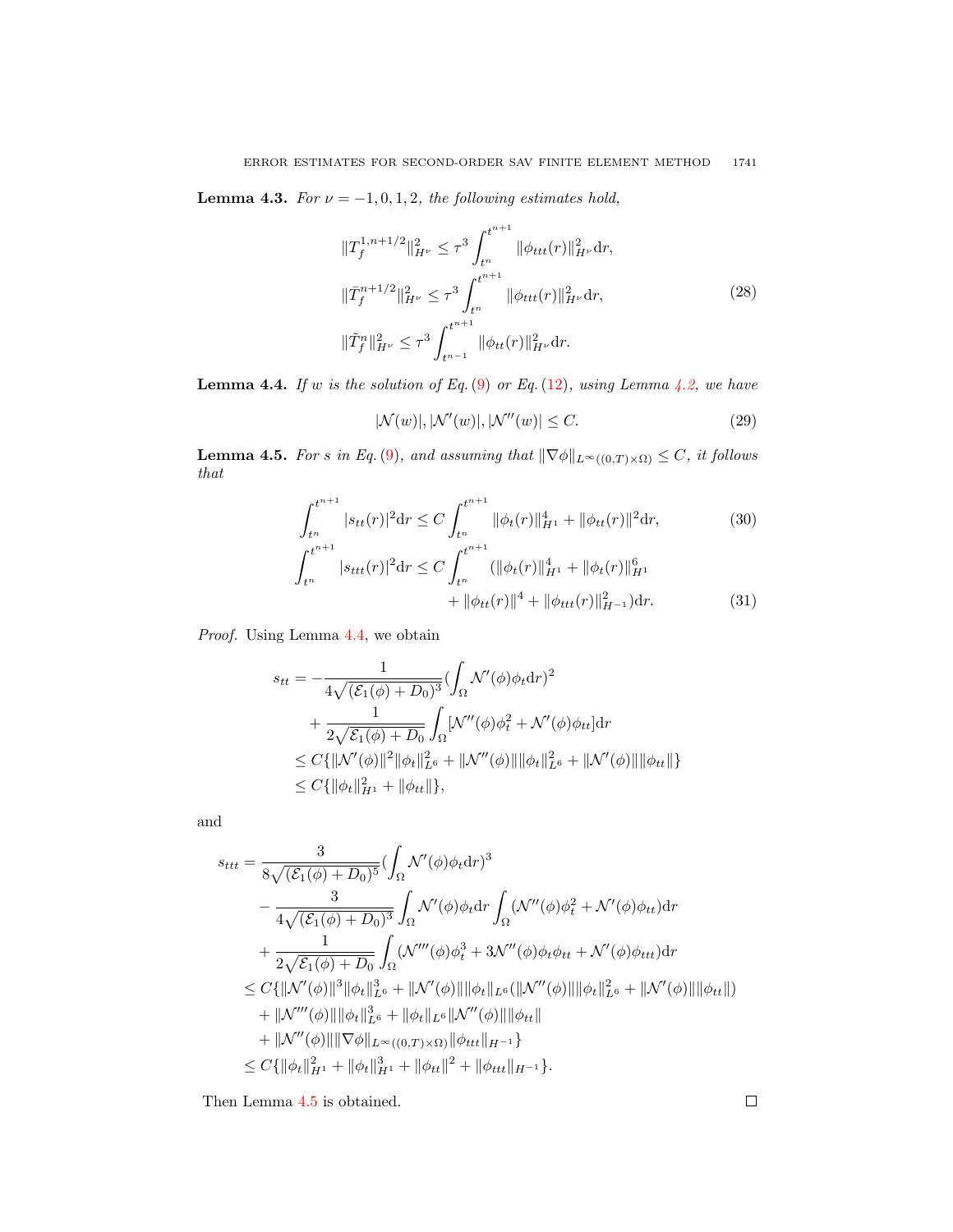Assuming that the solutions  $\phi, \psi$  and  $\varphi$  of Eq. [\(9\)](#page-3-0) exist and satisfy

<span id="page-7-0"></span>
$$
\|\psi\|_{H^2} + \|\psi_t\|_{H^2} + \|\varphi\|_{H^2} + \|\varphi_t\|_{H^2}
$$
  
+ 
$$
\|\phi\|_{H^2} + \|\phi_t\|_{H^2} + \|\phi_{tt}\|_{H^2} + \|\phi_{ttt}\|_{H^2} \le C,
$$
  

$$
\|\phi\|_{L^{\infty}(0,T;W^{1,\infty})} + \|\phi_t\|_{L^{\infty}(0,T;L^2)} + \|\phi_t\|_{L^2(0,T;H^1)} + \|\phi_{tt}\|_{L^2(0,T;L^2)}
$$
  
+ 
$$
\|\phi_{ttt}\|_{L^2(0,T;H^{-1})} + \|\varphi_{tt}\|_{L^2(0,T;H^3)} \le C.
$$
 (32)

Let

$$
\theta_w = w_h - R_h w, \quad \rho_w = R_h w - w(t), \tag{33}
$$

where  $R_h w \in V_h$  is the standard elliptic projection operator of  $w_h$ , i.e.

<span id="page-7-3"></span>
$$
(\nabla (R_h w - w(t)), \nabla v_h) = 0, \quad \forall v_h \in V_h.
$$
\n(34)

It is easy to know

<span id="page-7-4"></span>
$$
e_w^n = w_h^n - w(t^n) = \theta_w^n + \rho_w^n.
$$
\n
$$
(35)
$$

<span id="page-7-5"></span>**Lemma 4.6.** ([\[25\]](#page-17-23)) If  $w, w_t \in C(0,T; H^2)$ , there exists a positive constant C indepentent of  $t \in [0, T]$ , such that

$$
\|\rho_w\| + h\|\nabla \rho_w\| \le Ch^2,\tag{36}
$$

$$
\|\rho_{w_t}\| + h\|\nabla \rho_{w_t}\| \le Ch^2.
$$
\n(37)

**Theorem 4.7.** Let  $\phi$  and  $\phi_h^n$  be solutions of Eq. [\(9\)](#page-3-0) and Eq. [\(12\)](#page-3-2), respectively. Assume  $\phi^0 \in H^2$  and the assumption [\(32\)](#page-7-0) holds, we have

<span id="page-7-6"></span><span id="page-7-1"></span>
$$
||e^n_{\psi}||^2 + ||e^n_{\phi}||^2 + (e_s^n)^2 \le C(\tau^4 + h^4), \quad 0 < n < T/\tau. \tag{38}
$$

Proof. We shall show the proving process in six steps.

**Step 1.** we construct the error equaiton  $(43)$  by using Eq.  $(9)$  and Eq.  $(12)$ .

Eq. [\(9\)](#page-3-0) can be reformulated as

$$
\left(\phi_t(t^{n+1/2}), v_h\right) = -\left(\nabla\psi(t^{n+1/2}), \nabla v_h\right),\tag{39a}
$$

$$
\begin{aligned} \left(\psi(t^{n+1/2}),\zeta_h\right) &= \xi^2 \left(\varphi(t^{n+1/2}),\zeta_h\right) - \xi^2 \left(\nabla\varphi(t^{n+1/2}),\nabla\zeta_h\right) \\ &+ \beta \left(\phi(t^{n+1/2}),\zeta_h\right) + \left(u(\phi(t^{n+1/2}))s(t^{n+1/2}),\zeta_h\right), \end{aligned} \tag{39b}
$$

$$
\left(\varphi(t^{n+1}), \chi_h\right) = \left(\phi(t^{n+1}), \chi_h\right) - \left(\nabla\phi(t^{n+1}), \nabla\chi_h\right),\tag{39c}
$$

<span id="page-7-2"></span>
$$
s_t(t^{n+1/2}) = \frac{1}{2} \big( u(\phi(t^{n+1/2})), \phi_t(t^{n+1/2}) \big). \tag{39d}
$$

Subtracting Eq.  $(39)$  from Eq.  $(12)$  leads to

$$
(D_{\tau}^{1}e_{\phi}^{n+1} + T_{\phi}^{1,n+1/2}, v_h) = -(\nabla e_{\psi}^{n+1/2}, \nabla v_h),
$$
\n
$$
(40a)
$$
\n
$$
(e_{\psi}^{n+1/2}, \zeta_h) = \xi^2 (e_{\varphi}^{n+1/2} + \bar{T}_{\varphi}^{n+1/2}, \zeta_h) - \xi^2 (\nabla (e_{\varphi}^{n+1/2} + \bar{T}_{\varphi}^{n+1/2}), \nabla \zeta_h)
$$
\n
$$
+ \beta (e_{\phi}^{n+1/2}, \zeta_h) + (u(\hat{\phi}_h^{n+1/2}) \bar{s}_h^{n+1/2} - u(\phi(t^{n+1/2})) s(t^{n+1/2}), \zeta_h),
$$
\n(40b)

$$
(e_{\varphi}^{n+1}, \chi_h) = (e_{\phi}^{n+1}, \chi_h) - (\nabla e_{\phi}^{n+1}, \nabla \chi_h),
$$
\n(40c)

$$
D_{\tau}^{1}e_{s}^{n+1} + T_{s}^{1,n+1/2} = \frac{1}{2} \{ \left( u(\hat{\phi}_{h}^{n+1/2}), D_{\tau}^{1}\phi_{h}^{n+1} \right) - \left( u(\phi(t^{n+1/2})), \phi_{t}(t^{n+1/2}) \right) \}.
$$
\n(40d)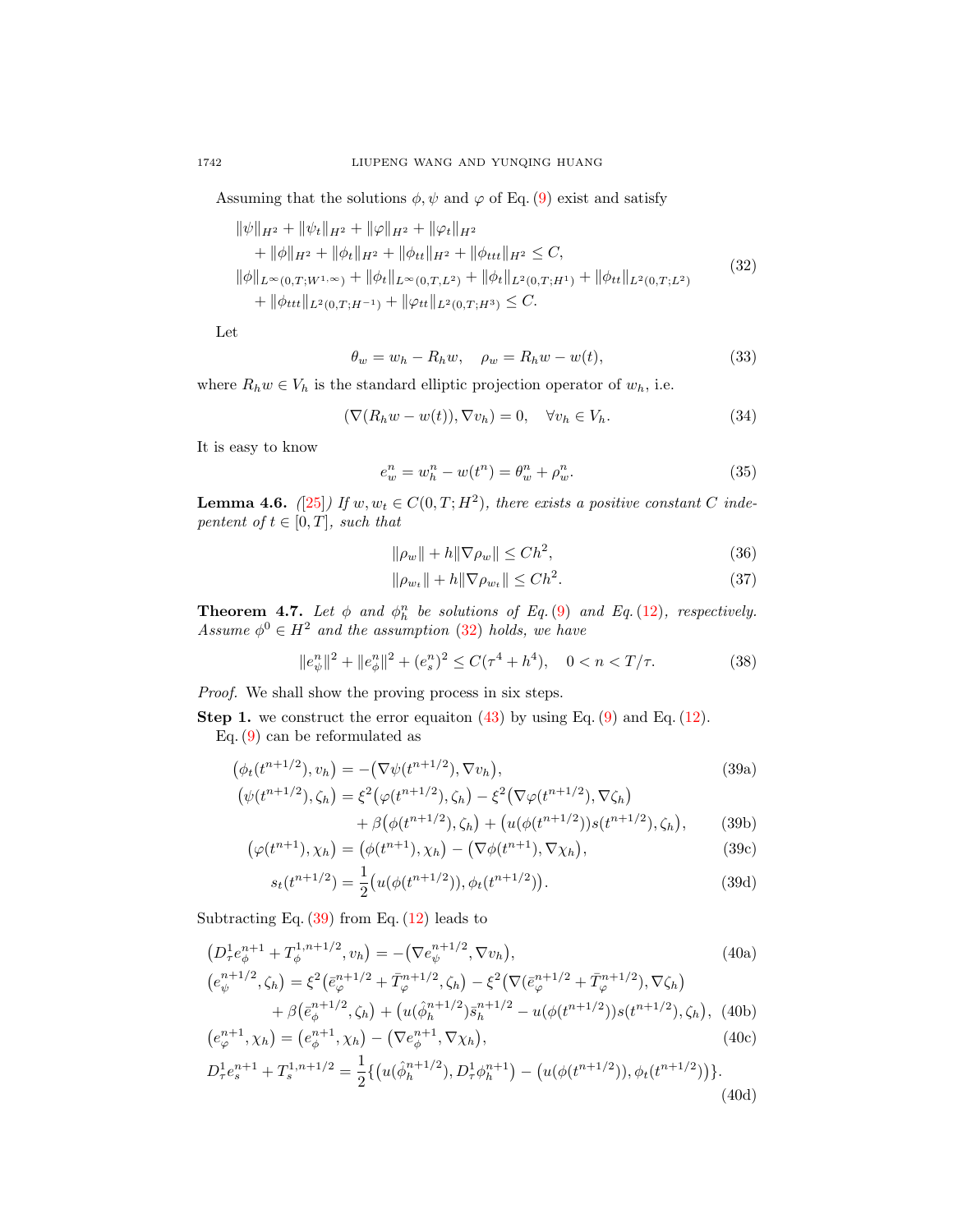Let 
$$
\hat{e}_u^{n+1/2} = u(\hat{\phi}_h^{n+1/2}) - u(\phi(t^{n+1/2})),
$$
 we obtain  
\n
$$
u(\hat{\phi}_h^{n+1/2}) \bar{s}_h^{n+1/2} - u(\phi(t^{n+1/2})) s(t^{n+1/2})
$$
\n
$$
= u(\hat{\phi}_h^{n+1/2}) (\bar{e}_s^{n+1/2} + \bar{T}_s^{n+1/2}) + \hat{e}_u^{n+1/2} s(t^{n+1/2}),
$$
\n
$$
(u(\hat{\phi}_h^{n+1/2}), D_\tau^1 \phi_h^{n+1}) - (u(\phi^{n+1/2}), \phi_t(t^{n+1/2}))
$$
\n(41a)

<span id="page-8-1"></span>
$$
u(\hat{\phi}_h^{n+1/2}), D_\tau^1 \phi_h^{n+1}) - (u(\phi^{n+1/2}), \phi_t(t^{n+1/2}))
$$
  
=  $(u(\hat{\phi}_h^{n+1/2}), D_\tau^1 e_\phi^{n+1} + T_\phi^{1,n+1/2}) + (\hat{e}_u^{n+1/2}, \phi_t(t^{n+1/2})).$  (41b)

Then we can write Eq.  $(40)$  as

$$
(D_{\tau}^{1}e_{\phi}^{n+1}, v_h) = -(T_{\phi}^{1,n+1/2}, v_h) - (\nabla e_{\psi}^{n+1/2}, \nabla v_h),
$$
\n
$$
(42a)
$$
\n
$$
(e_{\psi}^{n+1/2}, \zeta_h) = \xi^2 (e_{\varphi}^{n+1/2} + \bar{T}_{\varphi}^{n+1/2}, \zeta_h) - \xi^2 (\nabla (e_{\varphi}^{n+1/2} + \bar{T}_{\varphi}^{n+1/2}), \nabla \zeta_h)
$$
\n
$$
+ \beta (e_{\phi}^{n+1/2}, \zeta_h)
$$
\n
$$
+ (u(\hat{\phi}_h^{n+1/2})(\bar{e}_s^{n+1/2} + \bar{T}_s^{n+1/2}) + \hat{e}_u^{n+1/2} s(t^{n+1/2}), \zeta_h),
$$
\n(42b)

$$
(e_{\varphi}^{n+1}, \chi_h) = (e_{\phi}^{n+1}, \chi_h) - (\nabla e_{\phi}^{n+1}, \nabla \chi_h), \qquad (42c)
$$

<span id="page-8-2"></span><span id="page-8-0"></span>
$$
D_{\tau}^{1}e_{s}^{n+1} = \frac{1}{2} \{ \left( u(\hat{\phi}_{h}^{n+1/2}), D_{\tau}^{1}e_{\phi}^{n+1} + T_{\phi}^{1,n+1/2} \right) + \left( \hat{e}_{u}^{n+1/2}, \phi_{t}(t^{n+1/2}) \right) \} - T_{s}^{1,n+1/2}.
$$
\n(42d)

Combining Eq. $(42)$  with Eq. $(34)-(35)$  $(34)-(35)$  $(34)-(35)$ , we arrive at

$$
(D_{\tau}^{1}\theta_{\phi}^{n+1}, v_{h}) + (\nabla \theta_{\psi}^{n+1/2}, \nabla v_{h}) = -(T_{\phi}^{1,n+1/2}, v_{h}) - (D_{\tau}^{1}\rho_{\phi}^{n+1}, v_{h}),
$$
(43a)  

$$
(\theta_{\psi}^{n+1/2}, \zeta_{h}) - \xi^{2}(\bar{\theta}_{\varphi}^{n+1/2}, \zeta_{h}) + \xi^{2}(\nabla \bar{\theta}_{\varphi}^{n+1/2}, \nabla \zeta_{h}) - \beta(\bar{\theta}_{\phi}^{n+1/2}, \zeta_{h})
$$

$$
= \xi^{2}(\bar{T}_{\varphi}^{n+1/2}, \zeta_{h}) - \xi^{2}(\nabla \bar{T}_{\varphi}^{n+1/2}, \nabla \zeta_{h}) + (\xi^{2}\bar{\rho}_{\varphi}^{n+1/2} - \rho_{\psi}^{n+1/2}, \zeta_{h})
$$

$$
+ \beta(\bar{\rho}_{\phi}^{n+1/2}, \zeta_{h}) + \bar{e}_{s}^{n+1/2}(u(\hat{\phi}_{h}^{n+1/2}), \zeta_{h})
$$

$$
+ \bar{T}_{s}^{n+1/2}(u(\hat{\phi}_{h}^{n+1/2}), \zeta_{h}) + s(t^{n+1/2})(\hat{e}_{u}^{n+1/2}, \zeta_{h}),
$$
(43b)

<span id="page-8-4"></span><span id="page-8-3"></span>
$$
(\theta_{\varphi}^{n+1}, \chi_h) - (\theta_{\phi}^{n+1}, \chi_h) + (\nabla \theta_{\phi}^{n+1}, \nabla \chi_h) = (\rho_{\phi}^{n+1} - \rho_{\varphi}^{n+1}, \chi_h),
$$
(43c)

<span id="page-8-6"></span><span id="page-8-5"></span>
$$
2D_{\tau}^{1}e_{s}^{n+1} = (u(\hat{\phi}_{h}^{n+1/2}), D_{\tau}^{1}\theta_{\phi}^{n+1}) + (u(\hat{\phi}_{h}^{n+1/2}), D_{\tau}^{1}\rho_{\phi}^{n+1}) + (u(\hat{\phi}_{h}^{n+1/2}), T_{\phi}^{1,n+1/2}) + (\hat{e}_{u}^{n+1/2}, \phi_{t}(t^{n+1/2})) - 2T_{s}^{1,n+1/2}.
$$
 (43d)

**Step 2.** we derive the error estimate formulas  $(48)$  on the basis of Eqs.  $(43)$ . Setting  $v_h = \theta_{\psi}^{n+1/2}$  $\psi^{n+1/2}$  in Eq. [\(43a\)](#page-8-2) gives

$$
(D^1_\tau \theta^{n+1}_\phi, \theta^{n+1/2}_\psi) + \|\nabla \theta^{n+1/2}_\psi\|^2 = -(T^{1,n+1/2}_\phi, \theta^{n+1/2}_\psi) - (D^1_\tau \rho^{n+1}_\phi, \theta^{n+1/2}_\psi). \tag{44}
$$

Taking  $\zeta_h = D^1_\tau \theta^{n+1}_\phi$  in Eq. [\(43b\)](#page-8-3) leads to

$$
\begin{split}\n&\left(\theta_{\psi}^{n+1/2}, D_{\tau}^{1} \theta_{\phi}^{n+1}\right) - \xi^{2} \left(\bar{\theta}_{\varphi}^{n+1/2}, D_{\tau}^{1} \theta_{\phi}^{n+1}\right) + \xi^{2} \left(\nabla \bar{\theta}_{\varphi}^{n+1/2}, \nabla D_{\tau}^{1} \theta_{\phi}^{n+1}\right) - \frac{\beta}{2} D_{\tau}^{1} \|\theta_{\phi}^{n+1}\|^{2} \\
&= \xi^{2} \left(\bar{T}_{\varphi}^{n+1/2}, D_{\tau}^{1} \theta_{\phi}^{n+1}\right) - \xi^{2} \left(\nabla \bar{T}_{\varphi}^{n+1/2}, \nabla D_{\tau}^{1} \theta_{\phi}^{n+1}\right) + \left(\xi^{2} \bar{\rho}_{\varphi}^{n+1/2} - \rho_{\psi}^{n+1/2}, D_{\tau}^{1} \theta_{\phi}^{n+1}\right) \\
&+ \beta \left(\bar{\rho}_{\phi}^{n+1/2}, D_{\tau}^{1} \theta_{\phi}^{n+1}\right) + \bar{e}_{s}^{n+1/2} \left(u(\hat{\phi}_{h}^{n+1/2}), D_{\tau}^{1} \theta_{\phi}^{n+1}\right) \\
&+ \bar{T}_{s}^{n+1/2} \left(u(\hat{\phi}_{h}^{n+1/2}), D_{\tau}^{1} \theta_{\phi}^{n+1}\right) + s \left(t^{n+1/2}\right) \left(\hat{e}_{u}^{n+1/2}, D_{\tau}^{1} \theta_{\phi}^{n+1}\right).\n\end{split} \tag{45}
$$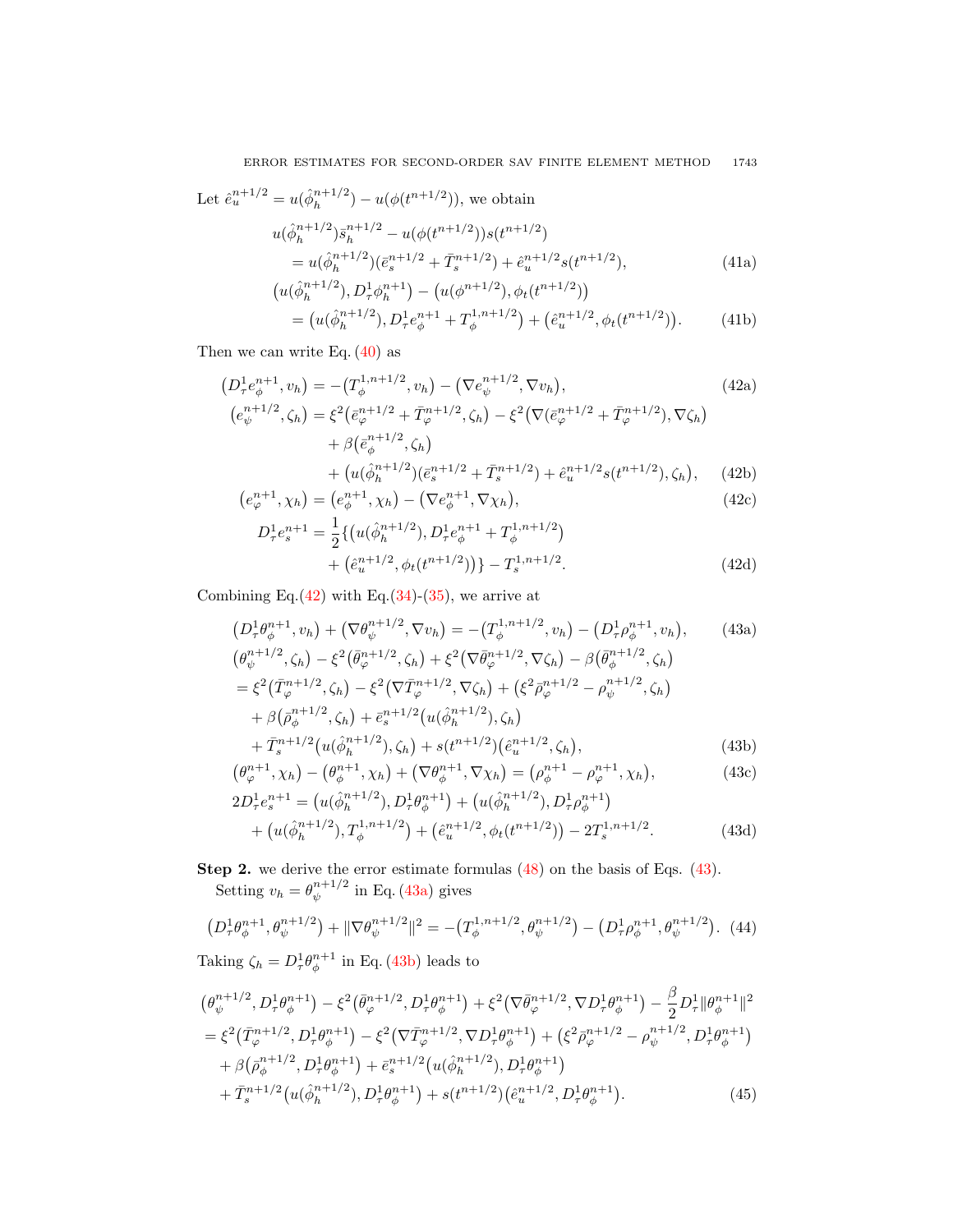Using Eq. [\(43c\)](#page-8-4) and writing  $\chi_h = \bar{\theta}_{\varphi}^{n+1/2}$ , we have

$$
\frac{1}{2}D_{\tau}^{1} \|\theta_{\varphi}^{n+1}\|^{2} - \left(D_{\tau}^{1}\theta_{\phi}^{n+1}, \bar{\theta}_{\varphi}^{n+1/2}\right) + \left(\nabla(D_{\tau}^{1}\theta_{\phi}^{n+1}), \nabla\bar{\theta}_{\varphi}^{n+1/2}\right) \n= \left(D_{\tau}^{1}\rho_{\phi}^{n+1}, \bar{\theta}_{\varphi}^{n+1/2}\right) - \left(D_{\tau}^{1}\rho_{\varphi}^{n+1}, \bar{\theta}_{\varphi}^{n+1/2}\right).
$$
\n(46)

Multiplying Eq. [\(43d\)](#page-8-5) by  $\bar{e}_s^{n+1/2}$  gives rise to

$$
D_{\tau}^{1}(e_{s}^{n+1})^{2} = \bar{e}_{s}^{n+1/2} \left( u(\hat{\phi}_{h}^{n+1/2}), D_{\tau}^{1}\theta_{\phi}^{n+1} \right) + \bar{e}_{s}^{n+1/2} \left( u(\hat{\phi}_{h}^{n+1/2}), D_{\tau}^{1}\rho_{\phi}^{n+1} \right) + \bar{e}_{s}^{n+1/2} \left( u(\hat{\phi}_{h}^{n+1/2}), T_{\phi}^{1,n+1/2} \right) + \bar{e}_{s}^{n+1/2} \left( \hat{e}_{u}^{n+1/2}, \phi_{t}(t^{n+1/2}) \right) - 2\bar{e}_{s}^{n+1/2} T_{s}^{1,n+1/2}.
$$
\n(47)

Together with Eq. [\(44\)](#page-8-6)-Eq. [\(47\)](#page-9-1), we can derive

<span id="page-9-1"></span>
$$
\frac{\xi^{2}}{2}D_{\tau}^{1}||\theta_{\varphi}^{n+1}||^{2} + \frac{\beta}{2}D_{\tau}^{1}||\theta_{\phi}^{n+1}||^{2} + D_{\tau}^{1}(e_{s}^{n+1})^{2} + ||\nabla\theta_{\psi}^{n+1/2}||^{2}
$$
\n
$$
= -(T_{\phi}^{1,n+1/2}, \theta_{\psi}^{n+1/2}) - (D_{\tau}^{1}\rho_{\phi}^{n+1}, \theta_{\psi}^{n+1/2})
$$
\n
$$
- \xi^{2}(\bar{T}_{\varphi}^{n+1/2}, D_{\tau}^{1}\theta_{\phi}^{n+1}) + \xi^{2}(\nabla\bar{T}_{\varphi}^{n+1/2}, \nabla D_{\tau}^{1}\theta_{\phi}^{n+1})
$$
\n
$$
- (\xi^{2}\bar{\rho}_{\varphi}^{n+1/2} - \rho_{\psi}^{n+1/2}, D_{\tau}^{1}\theta_{\phi}^{n+1}) - \beta(\bar{\rho}_{\phi}^{n+1/2}, D_{\tau}^{1}\theta_{\phi}^{n+1})
$$
\n
$$
- \bar{T}_{s}^{n+1/2}(u(\hat{\phi}_{h}^{n+1/2}), D_{\tau}^{1}\theta_{\phi}^{n+1}) - s(t^{n+1/2})(\hat{e}_{u}^{n+1/2}, D_{\tau}^{1}\theta_{\phi}^{n+1})
$$
\n
$$
+ \xi^{2}(D_{\tau}^{1}\rho_{\phi}^{n+1}, \bar{\theta}_{\phi}^{n+1/2}) - \xi^{2}(D_{\tau}^{1}\rho_{\phi}^{n+1}, \bar{\theta}_{\phi}^{n+1/2})
$$
\n
$$
+ \bar{e}_{s}^{n+1/2}(u(\hat{\phi}_{h}^{n+1/2}), D_{\tau}^{1}\rho_{\phi}^{n+1}) + \bar{e}_{s}^{n+1/2}(u(\hat{\phi}_{h}^{n+1/2}), T_{\phi}^{1,n+1/2})
$$
\n
$$
+ \bar{e}_{s}^{n+1/2}(\hat{e}_{u}^{n+1/2}, \phi_{t}(t^{n+1/2})) - 2\bar{e}_{s}^{n+1/2}T_{s}^{1,n+1/2}.
$$
\n(48)

Step 3. we estimate each term at the right of Eq.  $(48)$  and obtain Eq.  $(63)$ .

Using Lemma [4.3](#page-6-2) and Lemma [4.6,](#page-7-5) we find

$$
-(T_{\phi}^{1,n+1/2}, \theta_{\psi}^{n+1/2}) \le 4 \|T_{\phi}^{1,n+1/2}\|_{H^{-1}}^2 + \frac{1}{16} \|\nabla \theta_{\psi}^{n+1/2}\|^2
$$
  

$$
\le C\tau^4 + \frac{1}{16} \|\nabla \theta_{\psi}^{n+1/2}\|^2,
$$
 (49)

$$
-(D^1_\tau \rho_\phi^{n+1}, \theta_\psi^{n+1/2}) \le 4||D^1_\tau \rho_\phi^{n+1}||_{H^{-1}}^2 + \frac{1}{16}||\nabla \theta_\psi^{n+1/2}||^2
$$

<span id="page-9-2"></span><span id="page-9-0"></span>
$$
\le Ch^6 + \frac{1}{16} \|\nabla \theta_{\psi}^{n+1/2}\|^2,\tag{50}
$$

$$
-\xi^2(\bar{T}_{\varphi}^{n+1/2}, D_{\tau}^1 \theta_{\phi}^{n+1}) \le 4\xi^4 \|\bar{T}_{\varphi}^{n+1/2}\|^2 + \frac{1}{16} \|D_{\tau}^1 \theta_{\phi}^{n+1}\|^2
$$
  

$$
\le C\tau^4 + \frac{1}{16} \|D_{\tau}^1 \theta_{\phi}^{n+1}\|^2,
$$
 (51)

$$
-\xi^2 \left(\nabla \bar{T}_{\varphi}^{n+1/2}, \nabla D_{\tau}^1 \theta_{\phi}^{n+1}\right) \le 4\xi^4 \|\Delta \bar{T}_{\varphi}^{n+1/2}\|^2 + \frac{1}{16} \|D_{\tau}^1 \theta_{\phi}^{n+1}\|^2
$$
  

$$
\le C\tau^4 + \frac{1}{16} \|D_{\tau}^1 \theta_{\phi}^{n+1}\|^2, \tag{52}
$$

and

$$
-(\xi^2 \bar{\rho}_{\varphi}^{n+1/2} - \rho_{\psi}^{n+1/2}, D_{\tau}^1 \theta_{\phi}^{n+1}) \le ||\xi^2 \bar{\rho}_{\varphi}^{n+1/2} - \rho_{\psi}^{n+1/2}||^2 + \frac{1}{16}||D_{\tau}^1 \theta_{\phi}^{n+1}||^2
$$
  

$$
\le Ch^4 + \frac{1}{16}||D_{\tau}^1 \theta_{\phi}^{n+1}||^2,
$$
 (53)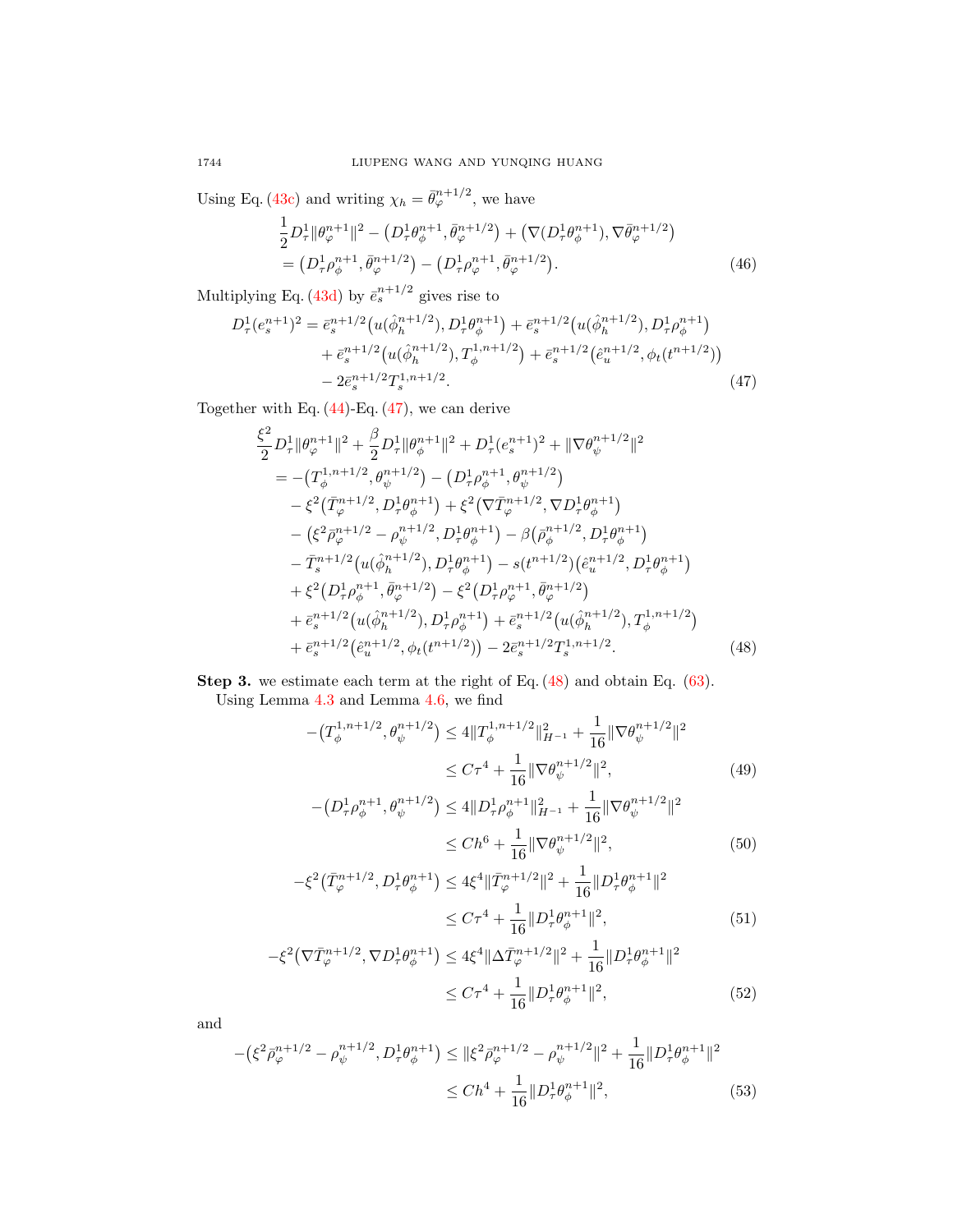ERROR ESTIMATES FOR SECOND-ORDER SAV FINITE ELEMENT METHOD 1745

$$
-\beta(\bar{\rho}_{\phi}^{n+1/2}, D_{\tau}^1 \theta_{\phi}^{n+1}) \leq \beta \|\bar{\rho}_{\phi}^{n+1/2}\|^2 + \frac{1}{16} \|D_{\tau}^1 \theta_{\phi}^{n+1}\|^2
$$
  

$$
\leq Ch^4 + \frac{1}{16} \|D_{\tau}^1 \theta_{\phi}^{n+1}\|^2,
$$
 (54)

$$
\xi^{2}(D_{\tau}^{1}\rho_{\phi}^{n+1}, \bar{\theta}_{\varphi}^{n+1/2}) \leq \frac{\xi^{2}}{4} \|D_{\tau}^{1}\rho_{\phi}^{n+1}\|^{2} + \xi^{2} \|\theta_{\varphi}^{n+1}\|^{2} + \xi^{2} \|\theta_{\varphi}^{n}\|^{2},
$$
  

$$
\leq Ch^{4} + \xi^{2} \|\theta_{\varphi}^{n+1}\|^{2} + \xi^{2} \|\theta_{\varphi}^{n}\|^{2},
$$
(55)

$$
-\xi^2 \left(D_\tau^1 \rho_\varphi^{n+1}, \bar{\theta}_\varphi^{n+1/2}\right) \le \frac{\xi^2}{4} \|D_\tau^1 \rho_\varphi^{n+1}\|^2 + \xi^2 \|\theta_\varphi^{n+1}\|^2 + \xi^2 \|\theta_\varphi^{n}\|^2, \le Ch^4 + \xi^2 \|\theta_\varphi^{n+1}\|^2 + \xi^2 \|\theta_\varphi^{n}\|^2.
$$
 (56)

Using Lemma [4.2,](#page-5-3) we can obtain  $\|u(\hat{\phi}_h^{n+1/2})\|$  $\|h^{n+1/2}\| \leq C$ . With the assumption [\(32\)](#page-7-0), we get

$$
-\bar{T}_s^{n+1/2} \left( u(\hat{\phi}_h^{n+1/2}), D_\tau^1 \theta_\phi^{n+1} \right) \leq \| u(\hat{\phi}_h^{n+1/2}) \| (\bar{T}_s^{n+1/2})^2 + \frac{1}{16} \| D_\tau^1 \theta_\phi^{n+1} \|^2
$$
  

$$
\leq C\tau^4 + \frac{1}{16} \| D_\tau^1 \theta_\phi^{n+1} \|^2,
$$
 (57)

$$
-s(t^{n+1/2})\left(\hat{e}_u^{n+1/2}, D_\tau^1 \theta_\phi^{n+1}\right) \le C \|\hat{e}_u^{n+1/2}\| + \frac{1}{16} \|D_\tau^1 \theta_\phi^{n+1}\|^2,\tag{58}
$$

$$
\bar{e}_s^{n+1/2} \left( u(\hat{\phi}_h^{n+1/2}), D_\tau^1 \rho_\phi^{n+1} \right) \le \frac{1}{2} \| u(\hat{\phi}_h^{n+1/2}) \|^2 \{ \| D_\tau^1 \rho_\phi^{n+1} \|^2 + (e_s^{n+1})^2 + (e_s^n)^2 \} \\
\le C \{ h^4 + (e_s^{n+1})^2 + (e_s^n)^2 \}, \tag{59}
$$

$$
\bar{e}_s^{n+1/2} \left( u(\hat{\phi}_h^{n+1/2}), T_{\phi}^{1,n+1/2} \right) \le \frac{1}{2} \| u(\hat{\phi}_h^{n+1/2}) \|^{2} \{ \| T_{\phi}^{1,n+1/2} \|^{2} + (e_s^{n+1})^2 + (e_s^{n})^2 \} \n\le C \{ \tau^4 + (e_s^{n+1})^2 + (e_s^{n})^2 \},
$$
\n(60)

$$
\bar{e}_s^{n+1/2}(\hat{e}_u^{n+1/2}, \phi_t(t^{n+1/2})) \le \frac{1}{2} \|\phi_t(t^{n+1/2})\|^2 \{\|\hat{e}_u^{n+1/2}\|^2 + (e_s^{n+1})^2 + (e_s^n)^2\},
$$
  

$$
\le C \{\|\hat{e}_u^{n+1/2}\|^2 + (e_s^{n+1})^2 + (e_s^n)^2\},
$$
(61)

<span id="page-10-1"></span>
$$
2\bar{e}_s^{n+1/2}T_s^{1,n+1/2} \le ||T_s^{1,n+1/2}||^2 + (e_s^{n+1})^2 + (e_s^n)^2,
$$
  
 
$$
\le C\tau^4 + (e_s^{n+1})^2 + (e_s^n)^2.
$$
 (62)

Using Eq.  $(49)-(62)$  $(49)-(62)$  $(49)-(62)$ , Eq.  $(48)$  can be rewritten as

$$
\frac{\xi^2}{2} D_{\tau}^1 \|\theta_{\varphi}^{n+1}\|^2 + \frac{\beta}{2} D_{\tau}^1 \|\theta_{\phi}^{n+1}\|^2 + D_{\tau}^1 (e_s^{n+1})^2 + \frac{7}{8} \|\nabla \theta_{\psi}^{n+1/2}\|^2 \n\leq C(\xi^2 \|\theta_{\varphi}^{n+1}\|^2 + \xi^2 \|\theta_{\varphi}^{n}\|^2 + \|\theta_{\phi}^{n+1}\|^2 + \|\theta_{\phi}^{n}\|^2 + (e_s^{n+1})^2 \n+ (e_s^{n})^2 + C \|\hat{e}_u^{n+1/2}\|^2 + \frac{3}{8} \|D_{\tau}^1 \theta_{\phi}^{n+1}\|^2 + C(\tau^4 + h^4).
$$
\n(63)

**Step 4.** we eliminate  $||D^1_{\tau}\theta^{n+1}_{\phi}||^2$  at the right hand side of Eq. [\(63\)](#page-10-0).

Taking  $v_h = \theta_{\phi}^{n+1}$  in Eq. [\(43a\)](#page-8-2), and we have

$$
\begin{split} \left(D_{\tau}^1\theta_{\phi}^{n+1},\theta_{\phi}^{n+1}\right) + \left(\nabla\theta_{\psi}^{n+1/2},\nabla\theta_{\phi}^{n+1}\right) \\ = -\left(T_{\phi}^{1,n+1/2},\theta_{\phi}^{n+1}\right) - \left(D_{\tau}^1\rho_{\phi}^{n+1},\theta_{\phi}^{n+1}\right), \end{split}
$$

it follows that

<span id="page-10-0"></span>
$$
\frac{1}{2} D^1_\tau \| \theta^{n+1}_\phi \|^2 + \frac{1}{2} \| D^1_\tau \theta^{n+1}_\phi \|^2
$$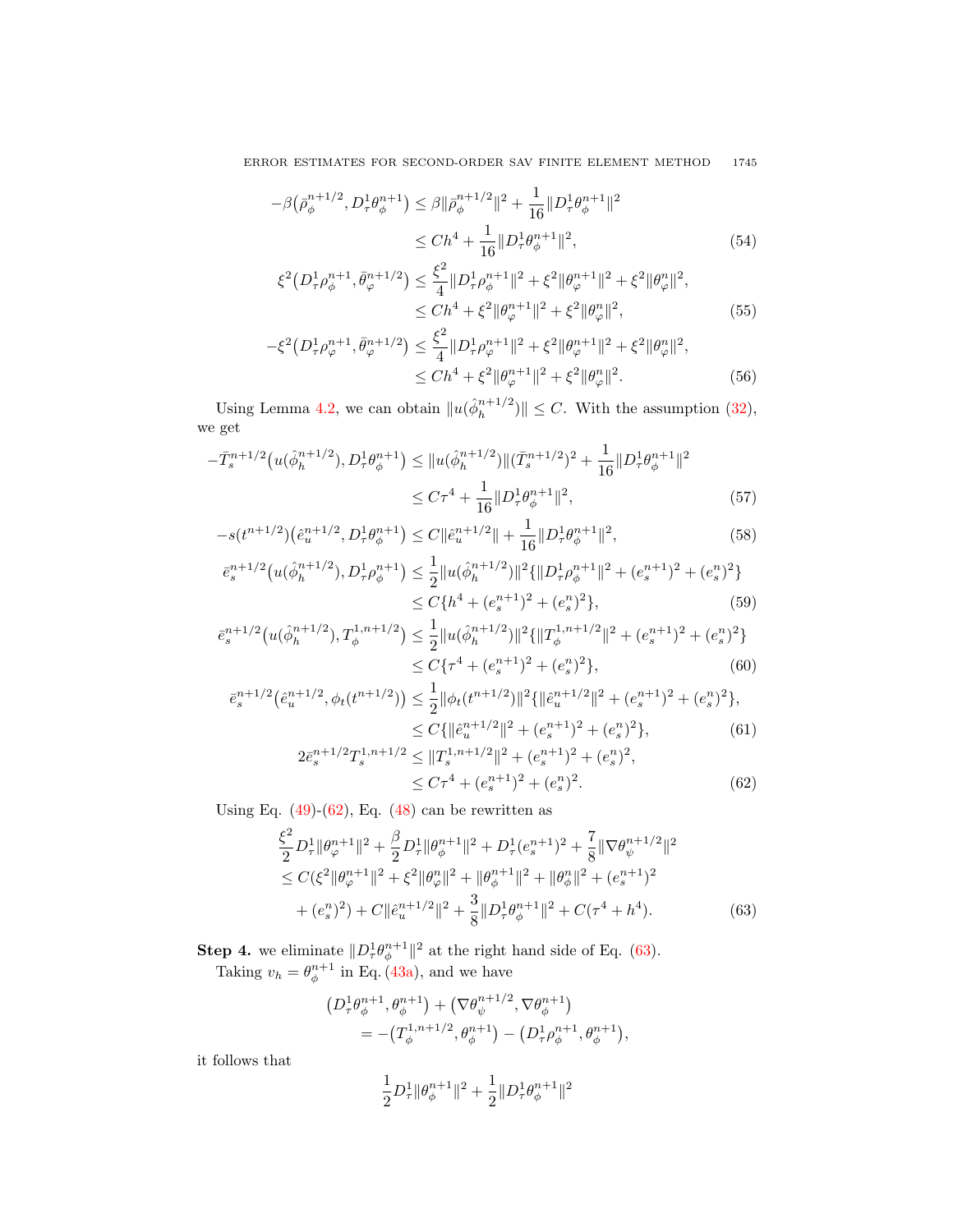$$
\leq \|\nabla \theta_{\phi}^{n+1}\|^2 + \|\theta_{\phi}^{n+1}\|^2 + \frac{1}{4} \|\nabla \theta_{\psi}^{n+1/2}\|^2 + C(\tau^4 + h^4). \tag{64}
$$

Setting  $\chi_h = \theta_{\phi}^{n+1}$  in Eq. [\(43c\)](#page-8-4) gives that

<span id="page-11-1"></span><span id="page-11-0"></span>
$$
\begin{aligned} \left(\theta^{n+1}_{\varphi},\theta^{n+1}_{\phi}\right) & -\left(\theta^{n+1}_{\phi},\theta^{n+1}_{\phi}\right) + \left(\nabla\theta^{n+1}_{\phi},\nabla\theta^{n+1}_{\phi}\right) \\ & = \left(\rho^{n+1}_{\phi}-\rho^{n+1}_{\varphi},\theta^{n+1}_{\phi}\right), \end{aligned}
$$

then

<span id="page-11-2"></span>
$$
\|\nabla \theta_{\phi}^{n+1}\|^2 \le C(\|\theta_{\varphi}^{n+1}\|^2 + \|\theta_{\phi}^{n+1}\|^2) + C(\tau^4 + h^4). \tag{65}
$$

Using Eq.  $(64)$  and Eq.  $(65)$ , Eq.  $(63)$  can be transformed into

$$
\frac{\xi^2}{2} D_{\tau}^1 \|\theta_{\varphi}^{n+1}\|^2 + \frac{\beta+1}{2} D_{\tau}^1 \|\theta_{\phi}^{n+1}\|^2 + D_{\tau}^1 (e_s^{n+1})^2 + \frac{1}{8} \|D_{\tau}^1 \theta_{\phi}^{n+1}\|^2 + \frac{5}{8} \|\nabla \theta_{\psi}^{n+1/2}\|^2 \n\leq C(\xi^2 \|\theta_{\varphi}^{n+1}\|^2 + \xi^2 \|\theta_{\varphi}^{n}\|^2 + \|\theta_{\phi}^{n+1}\|^2 + \|\theta_{\phi}^{n}\|^2 + (e_s^{n+1})^2 + (e_s^{n})^2) \n+ C \|\hat{e}_u^{n+1/2}\|^2 + C(\tau^4 + h^4).
$$
\n(66)

**Step 5.** we estimate  $\|\hat{e}_u^{n+1/2}\|^2$  in different situation. Let  $G(w) = \sqrt{\mathcal{E}_1(w) + D_0}$ , we can deduce that

$$
\begin{split}\n\hat{e}_{u}^{n+1/2} &= u(\hat{\phi}_{h}^{n+1/2}) - u(\phi(t^{n+1/2})) \\
&= \frac{\mathcal{N}'(\hat{\phi}_{h}^{n+1/2})}{G(\hat{\phi}_{h}^{n+1/2})} - \frac{\mathcal{N}'(\phi(t^{n+1/2}))}{G(\phi(t^{n+1/2}))} \\
&= \frac{\mathcal{N}'(\hat{\phi}_{h}^{n+1/2})}{G(\hat{\phi}_{h}^{n+1/2})} - \frac{\mathcal{N}'(\hat{\phi}_{h}^{n+1/2})}{G(\phi(t^{n+1/2}))} + \frac{\mathcal{N}'(\hat{\phi}_{h}^{n+1/2})}{G(\phi(t^{n+1/2}))} - \frac{\mathcal{N}'(\phi(t^{n+1/2}))}{G(\phi(t^{n+1/2}))} \\
&= \frac{\mathcal{N}'(\hat{\phi}_{h}^{n+1/2})\left(\mathcal{E}_{1}(\phi(t^{n+1/2})) - \mathcal{E}_{1}(\hat{\phi}_{h}^{n+1/2}))\right)}{G(\hat{\phi}_{h}^{n+1/2})G(\phi(t^{n+1/2}))[G(\hat{\phi}_{h}^{n+1/2}) + G(\phi(t^{n+1/2}))]} \\
&+ \frac{\mathcal{N}'(\hat{\phi}_{h}^{n+1/2}) - \mathcal{N}'(\phi(t^{n+1/2}))}{G(\phi(t^{n+1/2}))}.\n\end{split} \tag{67}
$$

Combining with the assumption of [\(32\)](#page-7-0) and Lemma [4.4,](#page-6-0) we get

$$
\|\hat{e}_u^{n+1/2}\| \le C \|\hat{\phi}_h^{n+1/2} - \phi(t^{n+1/2})\|.
$$
 (68)

when  $n = 0$ , we have

$$
\|\hat{e}_u^{1/2}\| = \|\hat{\phi}_h^{1/2} - \phi(t^{1/2})\| \le \|\hat{\theta}_{\phi}^{1/2}\| + Ch^2.
$$

Starting from Eq. [\(13\)](#page-4-7), and using a similar process described as step 1-4, we can obtain

$$
\begin{aligned} &\frac{\xi^2}{2}D_\tau^1\|\theta_\varphi^{1/2}\|^2+\frac{\beta+1}{2}D_\tau^1\|\hat{\theta}_\phi^{1/2}\|^2+D_\tau^1(e_s^{1/2})^2+\frac{1}{8}\|D_\tau^1\hat{\theta}_\phi^{1/2}\|^2+\frac{5}{8}\|\nabla\theta_\psi^{1/2}\|^2\\ &\leq C(\xi^2\|\theta_\varphi^{1/2}\|^2+\xi^2\|\theta_\varphi^0\|^2+\|\hat{\theta}_\phi^{1/2}\|^2+\|\theta_\phi^0\|^2+(e_s^{1/2})^2+(e_s^0)^2)\\ &+C\|u(\phi_h^0)-u(\phi(t^{1/2}))\|^2+C(\tau^4+h^4) \end{aligned}
$$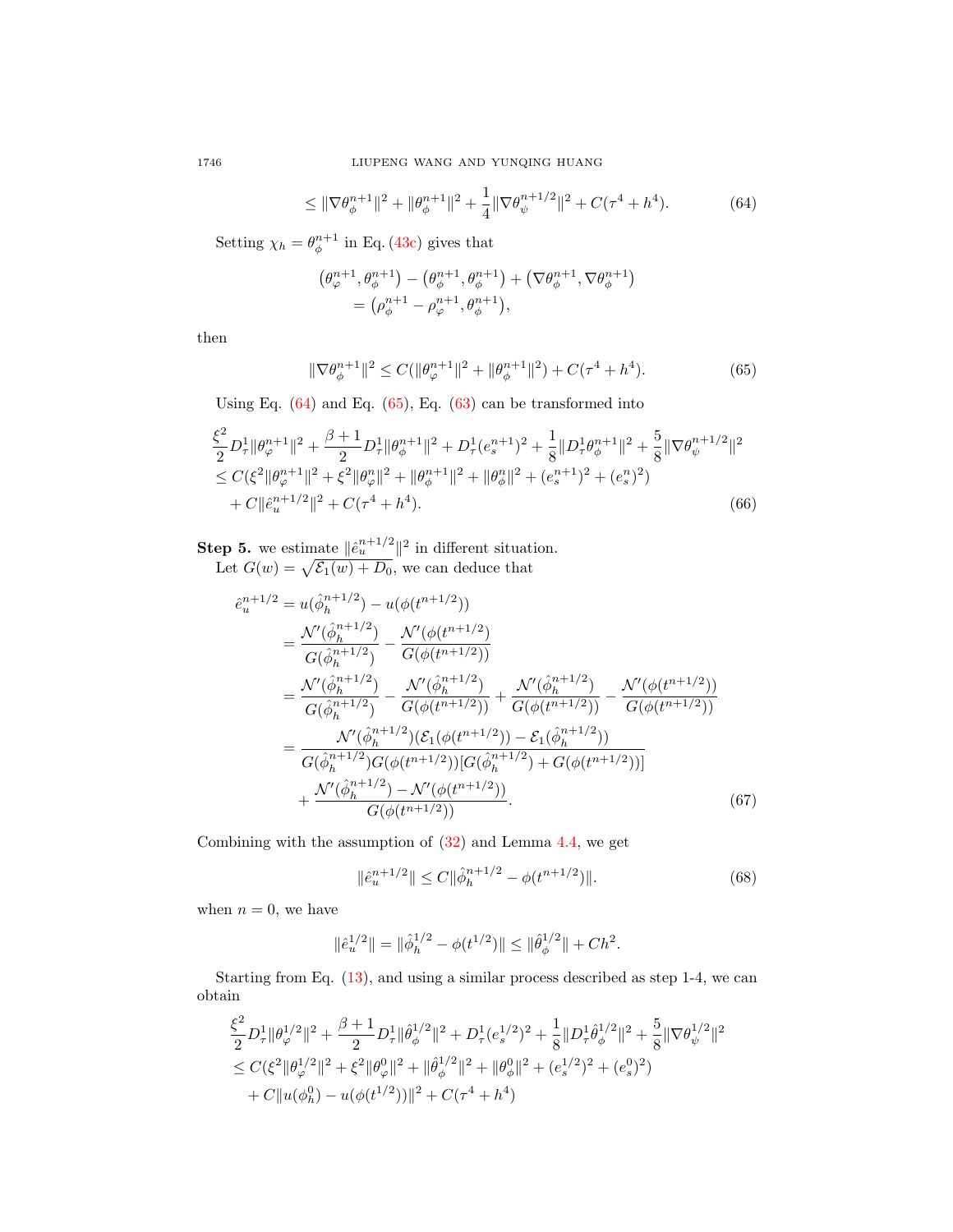ERROR ESTIMATES FOR SECOND-ORDER SAV FINITE ELEMENT METHOD 1747

$$
\leq C(\xi^2 \|\theta_{\varphi}^{1/2}\|^2 + \xi^2 \|\theta_{\varphi}^{0}\|^2 + \|\hat{\theta}_{\phi}^{1/2}\|^2 + \|\theta_{\phi}^{0}\|^2 + (e_s^{1/2})^2 + (e_s^{0})^2)
$$
  
+  $C \|\phi(t^0) - \phi(t^{1/2})\|^2 + C(\tau^4 + h^4)$   

$$
\leq C(\xi^2 \|\theta_{\varphi}^{1/2}\|^2 + \xi^2 \|\theta_{\varphi}^{0}\|^2 + \|\hat{\theta}_{\phi}^{1/2}\|^2 + \|\theta_{\phi}^{0}\|^2 + (e_s^{1/2})^2 + (e_s^{0})^2)
$$
  
+  $C(\tau^2 + h^4)$ . (69)

Owing to  $\|\theta_w^0\| \le Ch^2 (w = \phi, \psi, \varphi), e_s^0 = 0$ , and ignoring some nonnegative terms, we have

$$
\frac{\xi^2}{2}(1 - 2C\tau)\|\theta_{\varphi}^{1/2}\|^2 + (\frac{\beta + 1}{2} - C\tau)\|\hat{\theta}_{\phi}^{1/2}\|^2 + (1 - C\tau)(e_s^{1/2})^2 \le C(\tau^3 + h^4),
$$

then

$$
\|\theta_{\varphi}^{1/2}\|^2 + \|\hat{\theta}_{\phi}^{1/2}\|^2 + (e_s^{1/2})^2 \le C(\tau^3 + h^4). \tag{70}
$$

Therefore

$$
\|\hat{e}_u^{1/2}\| \le C(\tau^{3/2} + h^2). \tag{71}
$$

When  $n \geq 1$ , using Lemma [4.3,](#page-6-2) we can obtain

$$
\begin{split} \|\hat{\phi}_h^{n+1/2} - \phi(t^{n+1/2})\| &= \|\frac{3\phi_h^n - \phi_h^{n-1}}{2} - \phi(t^{n+1/2})\| \\ &\le \|\frac{3\phi_h^n - \phi_h^{n-1}}{2} - \bar{\phi}(t^{n+1/2}) + \bar{\phi}(t^{n+1/2}) - \phi(t^{n+1/2})\| \\ &\le \|\frac{3e_\phi^n - e_\phi^{n-1}}{2} + \frac{2\phi(t^n) - \phi(t^{n-1}) - \phi(t^{n+1})}{2} + \bar{T}_{\phi}(t^{n+1/2})\| \\ &\le \|\frac{3e_\phi^n - e_\phi^{n-1}}{2} + \frac{1}{2}\tilde{T}_{\phi}(t^n) + \bar{T}_{\phi}(t^{n+1/2})\| \\ &\le C(\|e_\phi^n\| + \|e_\phi^{n-1}\| + C\tau^2 \\ &\le C(\|\theta_\phi^n\| + \|\theta_\phi^{n-1}\|) + C(\tau^2 + h^2). \end{split}
$$

Then

$$
\|\hat{e}_u^{n+1/2}\| \le C(\|\theta_{\phi}^n\| + \|\theta_{\phi}^{n-1}\|) + C(\tau^2 + h^2). \tag{72}
$$

Step 6. with the help of the discrete Gronwall's inequality, we obtain the final result, i.e. Eq. [\(38\)](#page-7-6).

For  $n = 0$ , Eq. [\(66\)](#page-11-2) can be written as

$$
\frac{\xi^2}{2} D_{\tau}^1 \|\theta_{\varphi}^1\|^2 + \frac{\beta + 1}{2} D_{\tau}^1 \|\theta_{\phi}^1\|^2 + D_{\tau}^1 (e_s^1)^2 + \frac{1}{8} \|D_{\tau}^1 \theta_{\phi}^{n+1}\|^2 + \frac{5}{8} \|\nabla \theta_{\psi}^{n+1/2}\|^2
$$
\n
$$
\leq C(\xi^2 \|\theta_{\varphi}^1\|^2 + \xi^2 \|\theta_{\phi}^0\|^2 + \|\theta_{\phi}^1\|^2 + \|\theta_{\phi}^0\|^2 + (e_s^1)^2 + (e_s^0)^2)
$$
\n
$$
+ C \|\hat{e}_u^{1/2}\|^2 + C(\tau^4 + h^4)
$$
\n
$$
\leq C(\xi^2 \|\theta_{\varphi}^1\|^2 + \|\theta_{\phi}^1\|^2 + (e_s^1)^2) + C(\tau^3 + h^4). \tag{73}
$$

It is easy to obtain

<span id="page-12-0"></span>
$$
\|\theta_{\varphi}^{1}\|^{2} + \|\hat{\theta}_{\phi}^{1}\|^{2} + (e_{s}^{1})^{2} \le C(\tau^{4} + h^{4}).
$$
\n(74)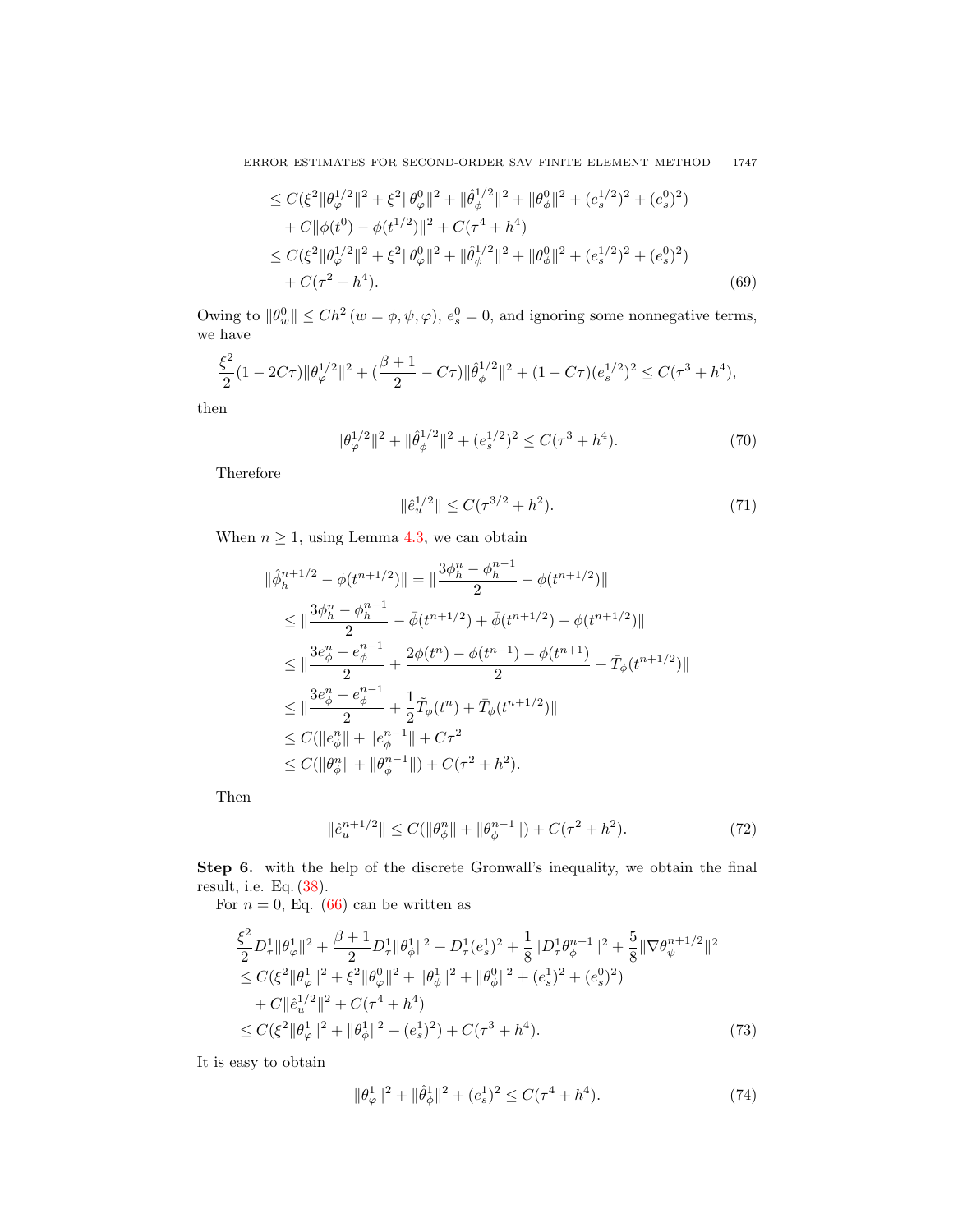For  $n \geq 1$ , Eq. [\(66\)](#page-11-2) can be transformed into the following inequality,

$$
\frac{\xi^{2}}{2}D_{\tau}^{1} \|\theta_{\varphi}^{n+1}\|^{2} + \frac{\beta+1}{2}D_{\tau}^{1} \|\theta_{\phi}^{n+1}\|^{2} + D_{\tau}^{1}(e_{s}^{n+1})^{2} + \frac{1}{8}||D_{\tau}^{1}\theta_{\phi}^{n+1}||^{2} + \frac{5}{8}||\nabla\theta_{\psi}^{n+1/2}||^{2} \n\leq C(\xi^{2} \|\theta_{\varphi}^{n+1}\|^{2} + \xi^{2} \|\theta_{\varphi}^{n}||^{2} + \|\theta_{\phi}^{n+1}||^{2} + \|\theta_{\phi}^{n}||^{2} + \|\theta_{\phi}^{n-1}||^{2} \n+ (e_{s}^{n+1})^{2} + (e_{s}^{n})^{2}) + C(\tau^{4} + h^{4}). \n\tag{75}
$$

Multiplying Eq. [\(63\)](#page-10-0) by  $\tau$  and ignoring some nonnegative terms, summing over  $n, n = 0, 1, \dots, m (m \ge 1)$ , we have

$$
\frac{\xi^2}{2} \|\theta_{\varphi}^{m+1}\|^2 + \frac{\beta+1}{2} \|\theta_{\phi}^{m+1}\|^2 + (e_s^{m+1})^2
$$
  
\n
$$
\leq C \sum_{n=0}^m \tau \xi^2 \|\theta_{\varphi}^n\|^2 + C \sum_{n=0}^m \tau \|\theta_{\phi}^n\|^2 + C \sum_{n=0}^m \tau (e_s^n)^2 + C(\tau^4 + h^4). \tag{76}
$$

Applying the discrete Gronwall's inequality[\[24\]](#page-17-24), it follows that

$$
\|\theta_{\varphi}^{m+1}\|^2 + \|\theta_{\phi}^{m+1}\|^2 + (e_s^{m+1})^2 \le C(\tau^4 + h^4). \tag{77}
$$

<span id="page-13-1"></span> $\Box$ 

Thus it is easy to get Eq.  $(38)$  by Eq.  $(74)-(77)$  $(74)-(77)$  $(74)-(77)$  and Lemma [4.4.](#page-6-0)

<span id="page-13-0"></span>5. Numerical results. In this section, several numerical examples are given to verify the effectiveness and practicability of our method. Firstly, mesh refinement tests are designed to validate the convergence rate of  $L^2$ -norm error of our proposed method in time and space direction. Next, phase transition experiments are used to demonstrate the energy dissipation and numerical effectiveness of the method.

5.1. Accuracy tests. In all simulations, we choose  $\xi = 1.0, \alpha = -1.0, \gamma = 0.2, \beta =$ 0.1 and  $D_0 = 50$ .

5.1.1. One dimension. We consider one-dimensional problem in domain  $[0, L_1](L_1 =$  $4\pi$ ) using the uniform mesh of size h and starting with an initial condition  $u_0 =$  $cos(x)$ .

In Tab [1,](#page-13-2) the space step size is fixed at  $h = 2^{-6}L_1$  and the numerical errors are calculated on  $t = 2^{-4}$ , then it is easy to observe that the second-order accuracy in the time direction in our simulations. By fixing a small time step as  $\tau = 2^{-18}$ , we compute every numerical error at  $t = 2^{-8}$  for different mesh size. The second-order accuracy in the space direction is shown in Tab. [2.](#page-14-0)

<span id="page-13-2"></span>

| Coarse $\tau$ | Fine $\tau$  | $\ e_\psi\ $ | rate | $\ e_{\phi}\ $           | rate      | $ e_{s} $  | rate |
|---------------|--------------|--------------|------|--------------------------|-----------|------------|------|
| $2^{\sim}10$  | $2^{-11}$    | $1.13E-6$    |      | $\vert$ 3.72E-7          |           | 1.86E-8    |      |
| $2^{\sim}11$  | $2^{-12}$    | $2.82E - 7$  | 2.01 | $9.26E-8$                | 2.00      | 5.74E-9    | 1.70 |
| $2^{\sim}12$  | $2^{\sim}13$ | $7.02E - 8$  |      | $2.00 \mid 2.31E-6 \mid$ | $2.00\pm$ | $1.62E-9$  | 1.83 |
| $2^{\sim}13$  | $2^{\sim}14$ | $1.75E-8$    |      | $2.00 \pm 5.78E - 9$     | 2.00      | $4.30E-10$ | 1.91 |
| $2^{\sim}14$  | $2^{-15}$    | $4.38E-9$    | 2.00 | 1.44E-9                  | 2.00      | $1.11E-10$ | 1.95 |

Table 1. Time errors and convergence rates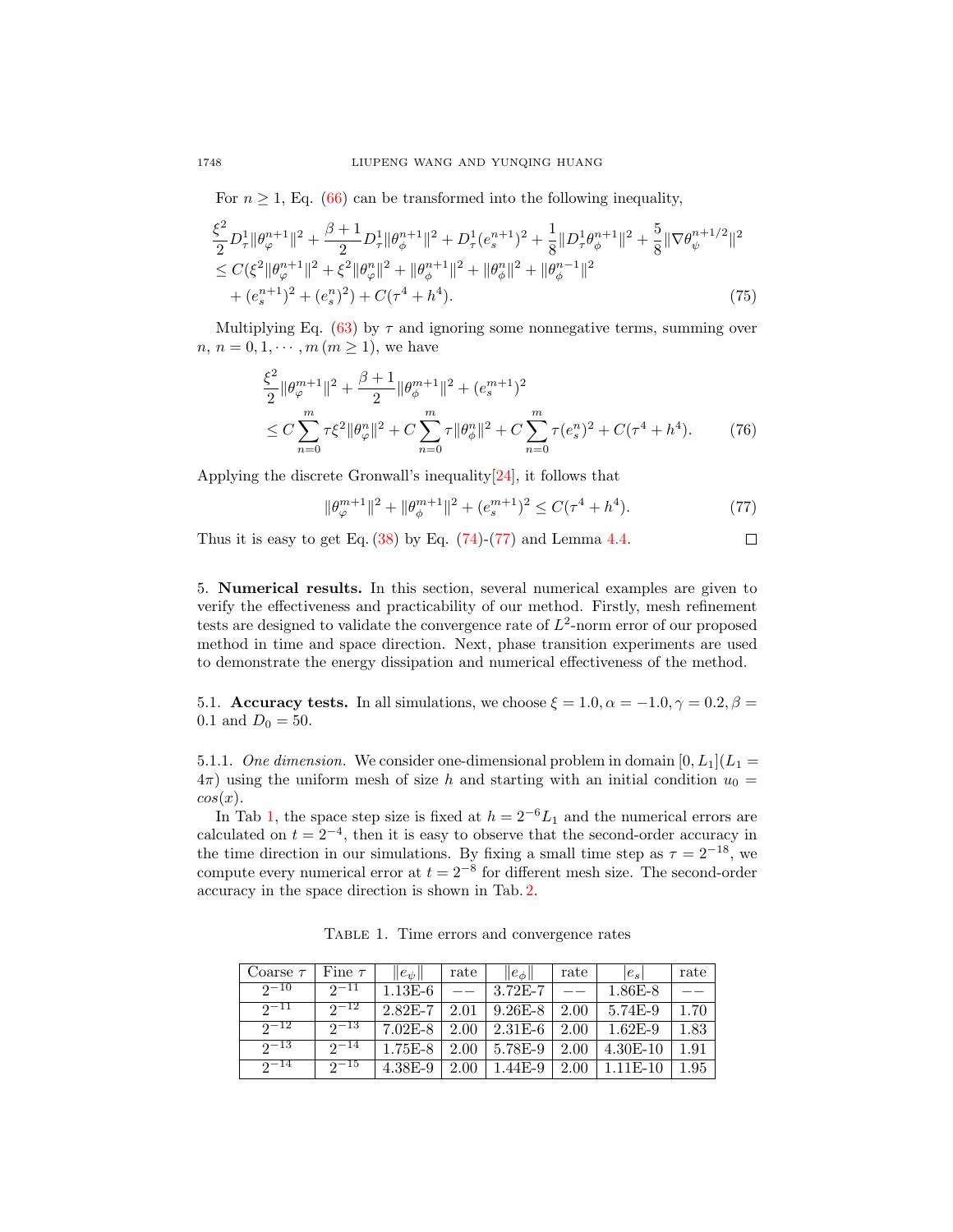<span id="page-14-0"></span>

| Coarse $h$   Fine $h$   $  e_{\psi}  $   rate   $  e_{\phi}  $   rate   $ e_s $   rate |                                                                                     |  |  |  |
|----------------------------------------------------------------------------------------|-------------------------------------------------------------------------------------|--|--|--|
|                                                                                        | $\boxed{2^{-4}L_1$   $2^{-5}L_1$   9.42E-2   --   2.87E-4   --   1.63E-2   --       |  |  |  |
|                                                                                        | $\boxed{2^{-5}L_1$   $2^{-6}L_1$   2.41E-2   1.97   7.19E-5   2.06   4.26E-3   1.94 |  |  |  |
|                                                                                        | $\boxed{2^{-6}L_1$ $\boxed{2^{-7}L_1}$ 6.05E-3 1.99 1.84E-5 1.97 1.08E-3 1.98       |  |  |  |
|                                                                                        | $\frac{1}{2^{-7}L_1}$ $\frac{1}{2^{-8}L_1}$ 1.51E-3 2.00 4.67E-6 1.98 2.70E-4 2.00  |  |  |  |
|                                                                                        | $\frac{1}{2^{-8}L_1}$ $\frac{1}{2^{-9}L_1}$ 3.78E-4 2.00 1.17E-6 2.00 6.75E-7 2.00  |  |  |  |

Table 2. Space errors and convergence rates

5.1.2. Two dimension. Two-dimensional problem with initial value  $u_0 = cos(x)$  and domain  $\Omega = [0, L_2] \times [0, L_2](L_2 = 2\pi)$  is considered. First, we use  $h \times h(h = 2^{-5}L_2)$ as the space step size and choose different time step size to calculate numerical errors at  $t = 2^{-4}$ . The second-order accuracy in the time direction is shown in Tab [3.](#page-14-1) Afterward, the second-order accuracy in the space direction is found in Tab. [4,](#page-14-2) and numerical errors at  $t = 2^{-10}$  is computed by fixing the time step  $\tau = 2^{-18}$ .

Table 3. Time errors and convergence rates

<span id="page-14-1"></span>

| Coarse $\tau$ Fine $\tau$ |              | $  e_{\psi}  $ | rate | $\ e_\phi\ $             | rate | $ e_s $                         | rate |
|---------------------------|--------------|----------------|------|--------------------------|------|---------------------------------|------|
| $2^{\sim}$                | $2^{-8}$     | $8.06E - 5$    |      | $4.84E - 5$              |      | $\pm 3.79E-6$                   |      |
| $2^{-8}$                  | $2^{-9}$     | $2.19E - 5$    |      | $1.88$   $1.25E-5$       |      | $1.95 \pm 1.03E - 6$            | 1.97 |
| $2^{\sim}$                | $2^{-10}$    | $5.72E-6$      |      | $1.93 \mid 3.21E-6 \mid$ |      | $1.97 \mid 2.62E - 7 \mid 1.97$ |      |
| $2^{\sim}10$              | $2^{-11}$    | $1.47E-6$      |      | $1.96 \pm 8.19E - 7$     | 1.89 | $6.68E-8$                       | 1.97 |
| $2^{\sim}11$              | $2^{\sim}12$ | $3.75E - 7$    | 1.97 | $2.06E - 7$              | 1.99 | $1.69E-8$                       | 1.98 |

Table 4. Space errors and convergence rates

<span id="page-14-2"></span>

| $ \text{Coarse } h   \text{ Fine } h     e_{\psi}  $   rate   $  e_{\phi}  $   rate |  |  | $ e_s $ rate                                                                                                                              |  |
|-------------------------------------------------------------------------------------|--|--|-------------------------------------------------------------------------------------------------------------------------------------------|--|
|                                                                                     |  |  | $\boxed{2^{-2}L_2$   $2^{-3}L_2$   4.93E-1   --   2.72E-2   --   1.34E-2   --                                                             |  |
|                                                                                     |  |  | $2^{-3}L_2$   $2^{-4}L_2$   1.57E-2   1.65   9.93E-3   1.45   3.94E-3   1.77                                                              |  |
|                                                                                     |  |  | $\boxed{2^{-4}L_2$ $\boxed{2^{-5}L_2}$ $\boxed{3.84E-2}$ $\boxed{2.03}$ $\boxed{3.29E-3}$ $\boxed{1.59}$ $\boxed{1.03E-3}$ $\boxed{1.94}$ |  |
|                                                                                     |  |  | $\boxed{2^{-5}L_2$ $\boxed{2^{-6}L_2}$ $\boxed{9.43E-3}$ $\boxed{2.02}$ $\boxed{9.10E-4}$ $\boxed{1.85}$ $\boxed{2.60E-4}$ $\boxed{1.99}$ |  |
|                                                                                     |  |  | $\boxed{2^{-6}L_2$   $2^{-7}L_2$   2.35E-2   2.00   2.35E-4   1.96   6.50E-5   2.00                                                       |  |

5.2. Phase transition and energy dissipation. In these experiments, the processes of phase transition are simulated on a hexagon domain with the radius  $r = 2\pi$ . The parameters  $\xi = 1.0, \alpha = -1.0, \gamma = 0.8, \beta = 0.1, h = 2^{-4}r$ . We choose the tetragonal cylinder structure as the initial phase through a given  $\phi_0 =$  $0.5 + 0.5\cos(x)\cos(y)$ .

Firstly, we set  $\tau = 0.01$  and select different  $D_0$  as 150, 500 and 1000. The lower energy value of hexagonal cylinder structure compared with tetragonal cylinder structure, and the latter is metastable structure, thus the phase transition from the latter to the former occurs. For different  $D_0$ , there are the same dynamical processes of phase evolution in Fig. [1.](#page-15-1) The modified free energy and the original free energy with different  $D_0$  are given in Fig. [2.](#page-15-2) We observe that the energy dissipative property is maintained and is independent of the value of  $D_0$ .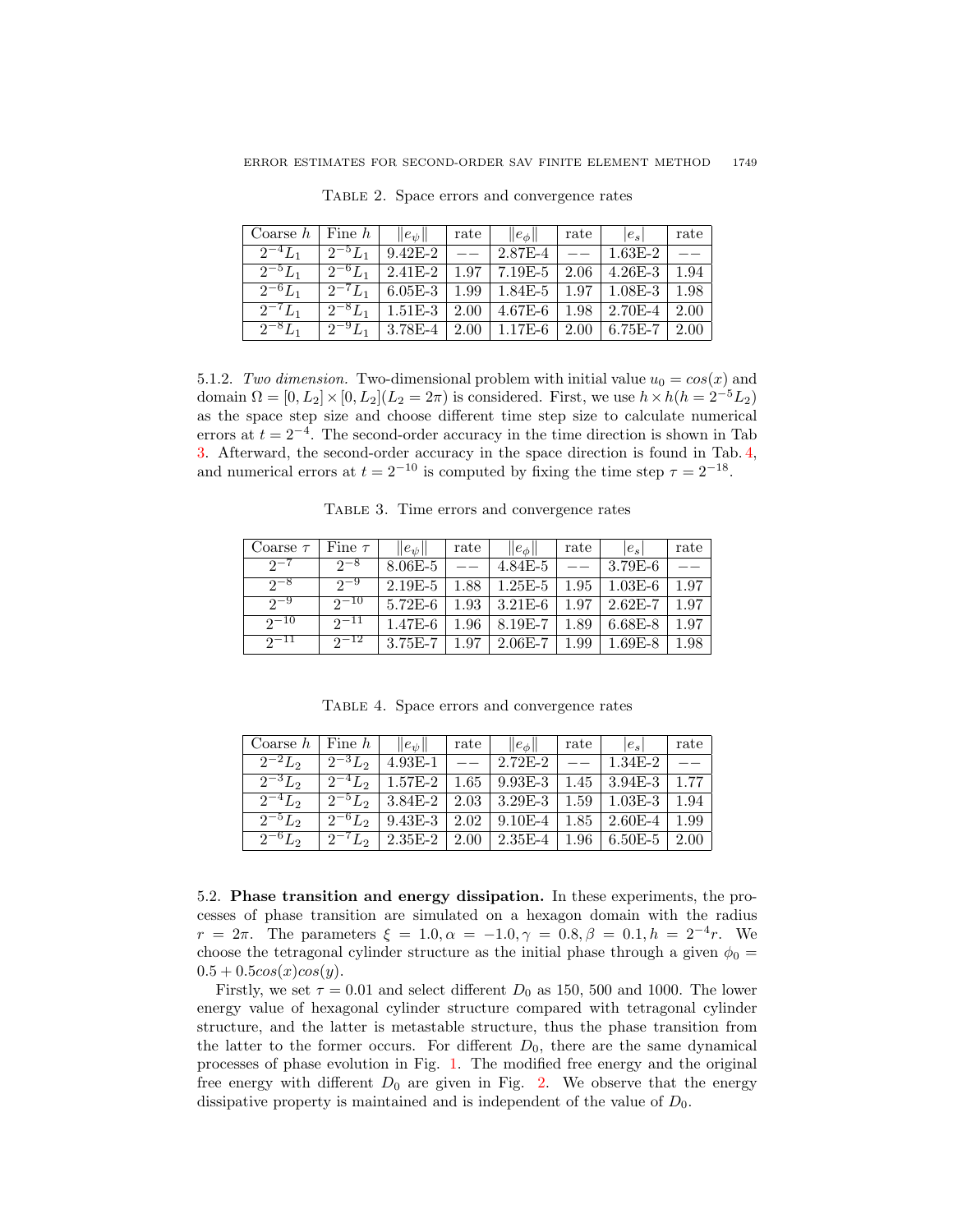<span id="page-15-1"></span>

FIGURE 1. The phase evolution occurs.

<span id="page-15-2"></span>

FIGURE 2. The energy dissipative occurs.

Secondly, we choose different  $\tau$  as 0.005, 0.01, 0.05 0.1, 0.5 1 and fix  $D_0 = 250$ . We give the processes of energy evolution with time in Fig. [3.](#page-16-6) As we have seen, for difference values of  $\tau$ , the modified free energies go down over time. However, with the increase of the value of  $\tau$ , the original free energy becomes inconsistent with the modified free energy, and the original free energy cannot keep dissipating. It should be pointed out that the modified free energy is different from the original free energy, especially in the case of large time step. In theory, our method only guarantees the unconditional stability of the modified free energy. How to keep the original free energy consistent with the modified free energy for our method needs further study.

<span id="page-15-0"></span>6. Conclusions. A second-order SAV finite element method equipped with Crank-Nicolson/Adams-Bashforth scheme is present to solve phase field crystal model in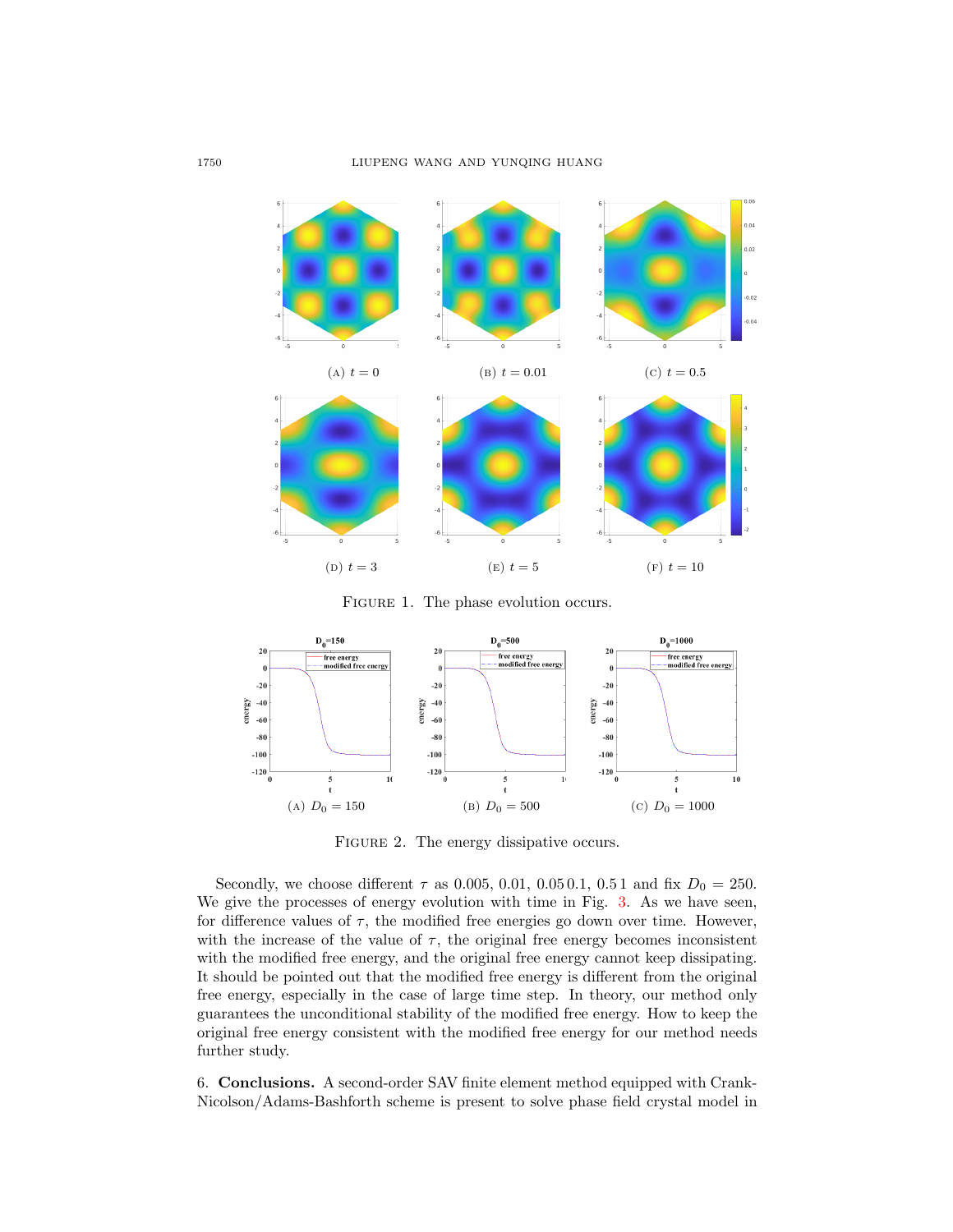<span id="page-16-6"></span>

### ERROR ESTIMATES FOR SECOND-ORDER SAV FINITE ELEMENT METHOD 1751

FIGURE 3. The energy energy changing processes with difference  $\tau$ .

this paper. The stability and convergence of the fully discrete scheme are analyzed in detail. The validity of the proposed method is shown theoretically and numerically. It can be seen from numerical experiments that the energy dissipation of the original free energy for our method cannot be guaranteed when the time step is large. In recent studies, such as [\[15,](#page-17-15) [17\]](#page-17-21), the allowable time step can be effectively improved by combining the SAV approach with the stabilization method for time discretization. Therefore, the second-order SAV finite element method can be further developed in the future by incorporating with the stabilization method.

Acknowledgments. This work is supported by National Natural Science Foundation of China (11771368, 11971410), General Project (19C0467) of Project Hunan Provincial Education Department of China. The first author is grateful to Prof. Kai Jang and Dr. Zhangpeng Sun of Xiangtan University for many useful discussion.

#### **REFERENCES**

- <span id="page-16-2"></span>[1] A. J. Archer, D. J. Ratliff, A. M. Rucklidge and P. Subramanian, [Deriving phase field crystal](http://dx.doi.org/10.1103/PhysRevE.100.022140) [theory from dynamical density functional theory: Consequences of the approximations,](http://dx.doi.org/10.1103/PhysRevE.100.022140) Phys.  $Rev. E, 100 (2019).$
- <span id="page-16-4"></span>[\[2\]](http://www.ams.org/mathscinet-getitem?mr=MR3118257&return=pdf) A. Baskaran, J. S. Lowengrub, C. Wang and S. M. Wise, [Convergence analysis of a second](http://dx.doi.org/10.1137/120880677) [order convex splitting scheme for the modified phase field crystal equation,](http://dx.doi.org/10.1137/120880677) SIAM J. Numer. Anal., **51** (2013), 2851-2873.
- <span id="page-16-5"></span>[\[3\]](http://www.ams.org/mathscinet-getitem?mr=MR3051409&return=pdf) S. C. Brenner,  $C^0$  [interior penalty methods,](http://dx.doi.org/10.1007/978-3-642-23914-4_2) in Frontiers in Numerical Analysis, Lect. Notes Comput. Sci. Eng., 85, Springer, Heidelberg, 2012, 79–147.
- <span id="page-16-3"></span>[\[4\]](http://www.ams.org/mathscinet-getitem?mr=MR2418360&return=pdf) M. Cheng and J. A. Warren, [An efficient algorithm for solving the phase field crystal model,](http://dx.doi.org/10.1016/j.jcp.2008.03.012) J. Comput. Phys., 227 (2008), 6241–6248.
- <span id="page-16-0"></span>[5] K. R. Elder, M. Katakowski, M. Haataja and M. Grant, [Modeling elasticity in crystal growth,](http://dx.doi.org/10.1103/PhysRevLett.88.245701) Phys. Rev. Lett., 88 (2002).
- <span id="page-16-1"></span>[6] K. R. Elder and M. Grant, [Modeling elastic and plastic deformations in nonequilibrium pro](http://dx.doi.org/10.1103/PhysRevE.70.051605)[cessing using phase field crystals,](http://dx.doi.org/10.1103/PhysRevE.70.051605) Phys. Rev. E, 70 (2004).